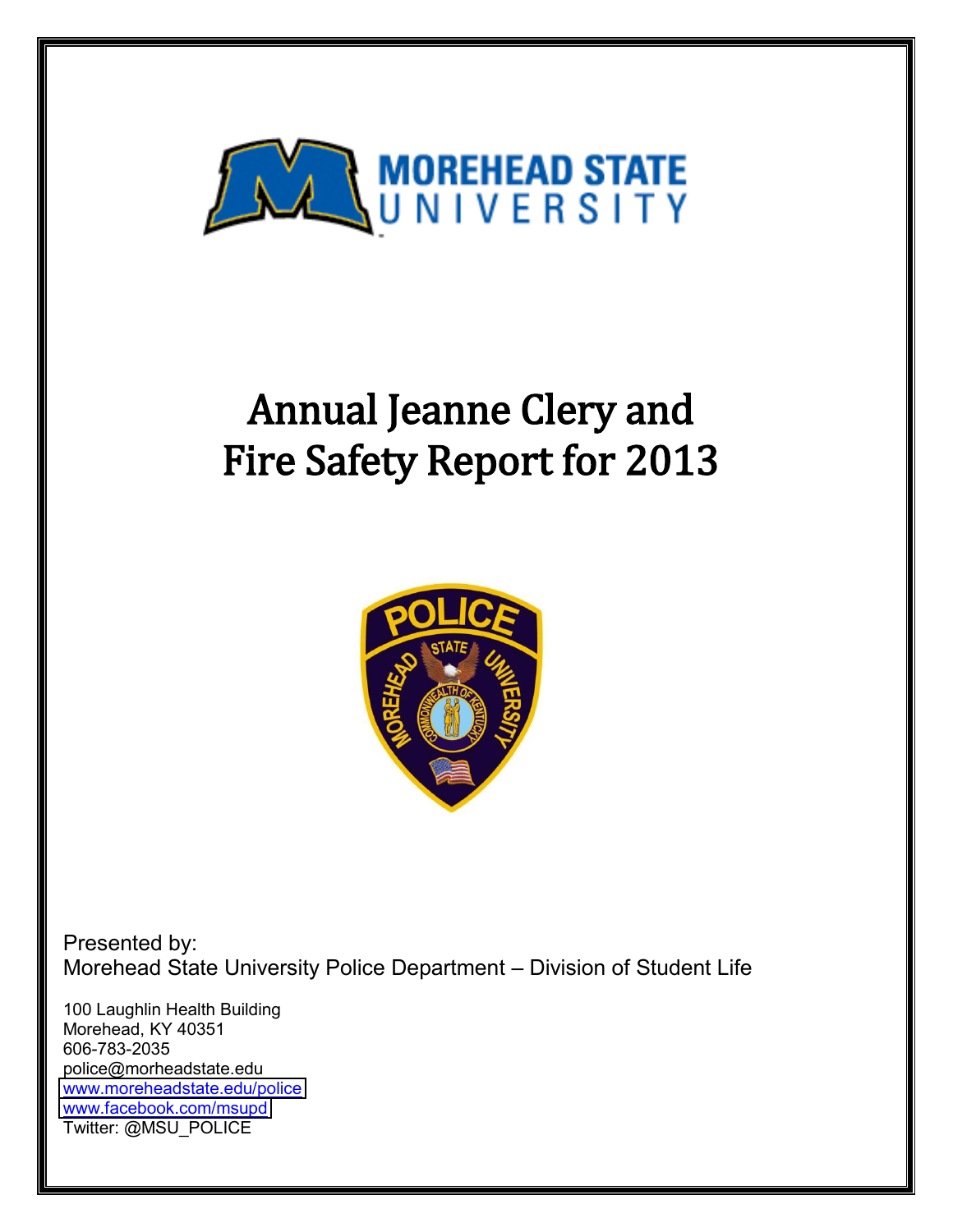#### **Affirmative Action Statement**

Morehead State University is committed to providing equal educational opportunities to all persons regardless of race, color, national origin, age, religion, sex, sexual orientation, disabled veterans, recently separated veterans, other protected veterans, and armed forces service medal veterans, or disability in its educational programs, services, activities, employment policies, and admission of students to any program of study. In this regard the University conforms to all the laws, statutes, and regulations concerning equal employment opportunities and affirmative action. This includes: Title VI and Title VII of the Civil Rights Act of 1964, Title IX of the Education Amendments of 1972, Executive Orders 11246 and 11375, Equal Pay Act of 1963, Vietnam Era Veterans Readjustment Assistance Act of 1974, Age Discrimination in Employment Act of 1967, Sections 503 and 504 of the Rehabilitation Act of 1973, Americans with Disabilities Act of 1990, and Kentucky Revised Statutes 207.130 to 207.240. Vocational educational programs at Morehead State University supported by federal funds include industrial education, vocational agriculture, business education, and the associate degree program in nursing. Any inquiries should be addressed to: Affirmative Action Officer, Morehead State University, 301 Howell-McDowell, Morehead, KY 40351, 606.783.2097.

# **The Campus Security Act - Purpose of the Jeanne Clery Act**

The Campus Security Act requires colleges and universities to:

- Publish an annual report every year by October  $1<sup>st</sup>$  that contains three years of campus crimes statistics and certain campus security policy statements.
- Disclose the crime statistics for the campus, public areas immediately adjacent to or running through the campus, and certain non-campus facilities and remote classrooms. These statistics must be collected from the University Police Department, local law enforcement agencies and other University officials who have "significant responsibilities for student and campus activities".
- Must provide "Timely Safety Alerts" of those crimes that have occurred and pose an ongoing threat to the students and employees of Morehead State University.
- Disclose a Daily Crime Log of any crime that occurred on campus, or within the patrol jurisdiction of the campus police department.

#### **The\*Annual\*Campus\*Security\*Report\*Ȃ Introduction**

The Morehead State University Police Department has sole responsibility for preparing and distributing the Annual Jeanne Clery & Fire Safety Report in compliance with the Jeanne Clery Disclosure of Campus Security Policy and Campus Crime Statistics Act, with the assistances from the Assistant VP/Dean of Students, Vice President for Student Life, Director of Housing and Residence Education, and all others who are classified as "Campus Security Authorities". We strongly encourage members of the Morehead State University community to use this report for safe practices on and off campus. This report is also available on the web at [www.moreheadstate.edu/police.](http://www.moreheadstate.edu/police)

#### **Distribution of the Campus Security Report**

Each year, a notice; usually a mass e-mail, is provided to all current students, faculty and staff that informs them that the previous year's campus crime statistics information is available. The notice will provide a web site to access this report. Hard copies of the report may be obtains at the Morehead State University Police Department at 100 Laughlin Health Building or by calling (606) 783-2363.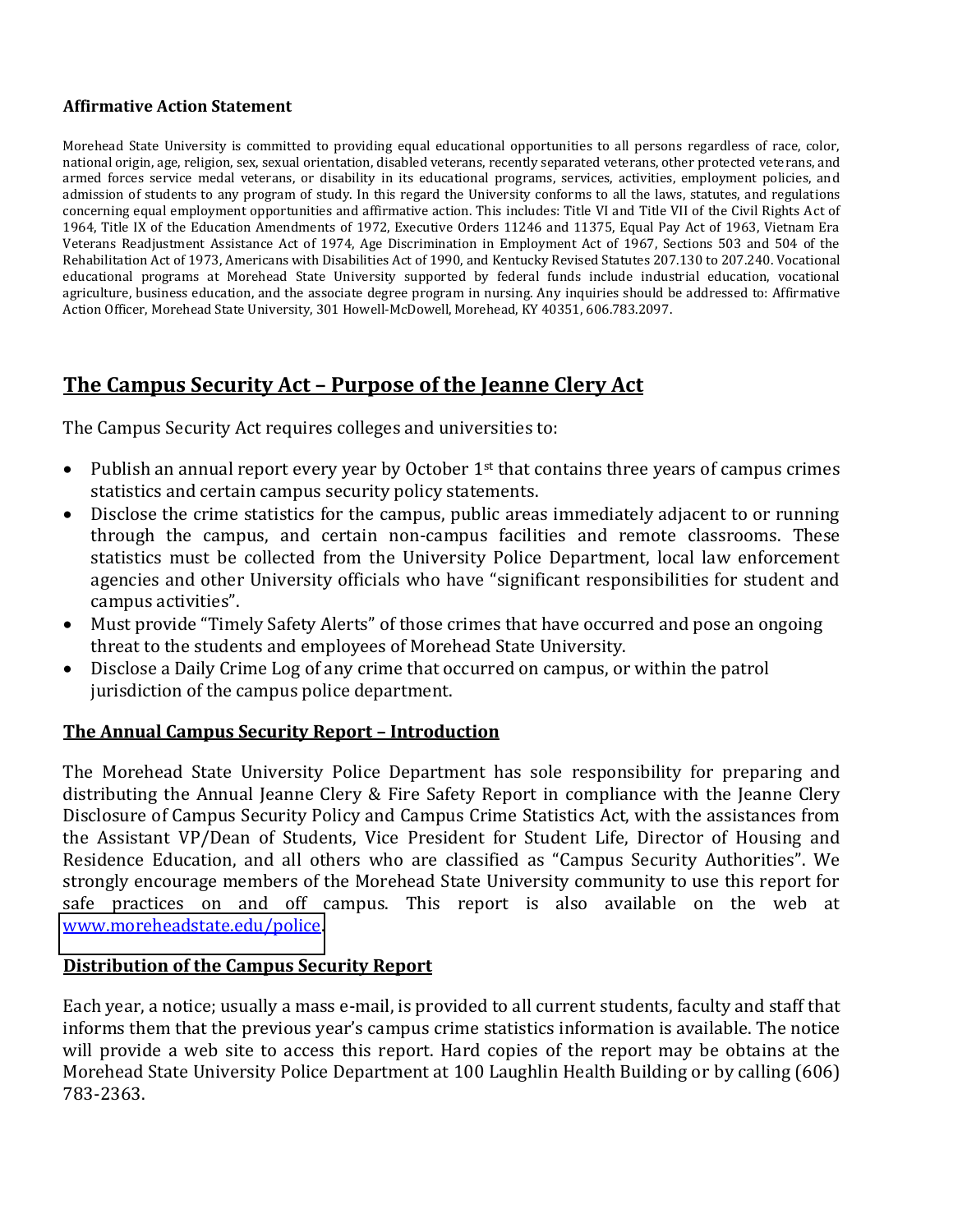## **The Morehead State University Police Department - Who we are**

The Morehead State University Police Department consists of the Chief of Police, Assistant Chief of Police, one Police Lieutenant, three Police Sergeants, ten Police Officers, six certified Police Telecommunicators, two Parking & Traffic Assistants and two administrative support personnel. We are available 24 hours a day, 365 days a year and will respond immediately to your location. Response time may be affected by various locations, the number and location of available personnel and/or their involvement at the time a report is received. State certified sworn officers patrol the campus on foot, bicycle, Segway's and in state identified law enforcement vehicles. The Morehead State University Police Department 911 Telecommunications Center is staffed 24 hours a day with state certified 911 Dispatcher who work overlapping shifts to ensure coverage around the clock.

# **The\*Morehead\*State\*University\*Police\*Department\*Ȃ Mission\*Statement**

The mission of the Morehead State University Police Department is to preserve and protect the rights of citizens in the University community to live, work and learn in an environment conducive to the discovery of knowledge, and the pursuit of intellectual, creative, ethical and technical development. This is to be achieved by providing police services dedicated to the preservation of order, protection of all students, faculty, staff and the general public. Prevention of crime and physical security of facilities and recourses dedicated to the educational process.

## Police Authority, Jurisdiction and Mutal Aid

Morehead State University Police Department is a public safety and security department organized in accordance with KRS 164.950 - KRS 164.980. Its police officers are Public Peace Officers Conservators of the Peace, serving at the pleasure and appointed by the Morehead State University Board of Regents. In accordance with KRS 164.955, Morehead State University Police Officers have general police powers. The police officer possesses all of the Common Law and Statutory powers, privileges and immunities of Sheriffs.

Morehead State University Police Officers exercise police powers upon any real property owned or occupied by the institution, including streets passing through and adjacent thereto. The powers may be exercised in a county of the Commonwealth where Morehead State University owns or occupies property. In addition, Morehead State University Police Officers have jurisdiction in Rowan County in accordance with an agreement signed by the Sheriff of Rowan County as provided for in KRS 164.955. Morehead State University Police Officers have jurisdiction to conduct investigations anywhere in the Commonwealth, provided such investigations relate to criminal offenses which have occurred on property controlled by Morehead State University.

Morehead State University Police Officers must successfully complete a basic police training course approved by the Kentucky Law Enforcement Council. In addition, each year a police officer must complete a forty-hour-in-service course approved by the Kentucky Law Enforcement Council.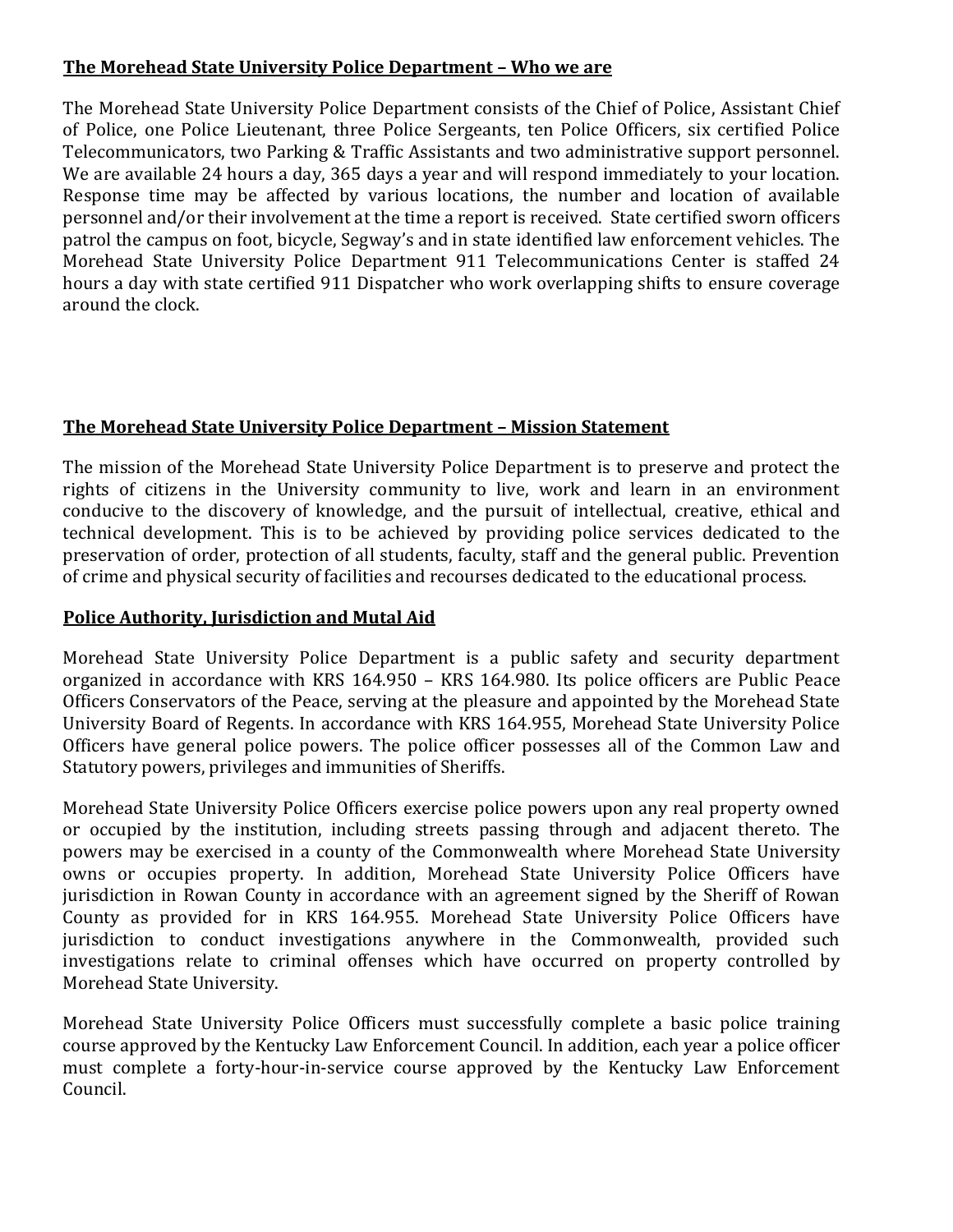Morehead State University Police Officers assist and cooperate with other law enforcement agencies and officers within the surrounding areas of Morehead State University property. The Morehead State University Police Department provides and received aid and assistant in accordance with the mutual aid policy of the University. The City of Morehead Police provides information concerning crimes at off-campus locations involving students and student originations. On-campus jurisdiction is shared with the Kentucky State Police, Rowan County Sheriff and the Morehead City Police Department.

#### **Timely\*Warnings/Safety\*Alerts**

The Morehead State University Police Department is designed to inform the University community in a timely manner of crimes committed on campus and heighten safety awareness as well as request information that will assist University Police and local police departments in arresting and convicting the perpetrator when crimes have been committed against persons or property.

When a crime that represents a threat to the safety of the members of the University community is reported to the University Police or the local police department, the University Police Department will issue a Campus Crime Alert. Every attempt will be made to issue the alert within 24 hours of the incident being reported, however, the release of the alert is subject to the availability of facts concerning the incident. The alert will be distributed through a network of on-campus offices, buildings and residence halls and via the MSU website at [www.moreheadstate.edu](http://www.moreheadstate.edu/)

#### **Daily Crime Log**

The Morehead State University Police Department maintains a Daily Crime Log of all reported crimes, which is updated on a daily basis. The log includes the nature, date and time reported, and general location of each crime reported to our department. The University Police Department's Daily Crime Log contains information on all crimes and arrests, which occur on campus property and its geographical area of responsibility in accordance with federal laws. The Daily Crime Log is available 24 hours a day to review at our main office, located at 100 Laughlin Health Building and available on the web at [www.moreheadstate.edu/police.](http://www.moreheadstate.edu/police) The University Police Department strongly recommends that you remain alert and aware of what is going on around you, and remain security conscious and involved. If you see or hear something suspicious, please report the situation immediately. Thefts and other violations do at times occur. However, all of us can reduce the risk by thinking about our personal safety and taking practical precautions.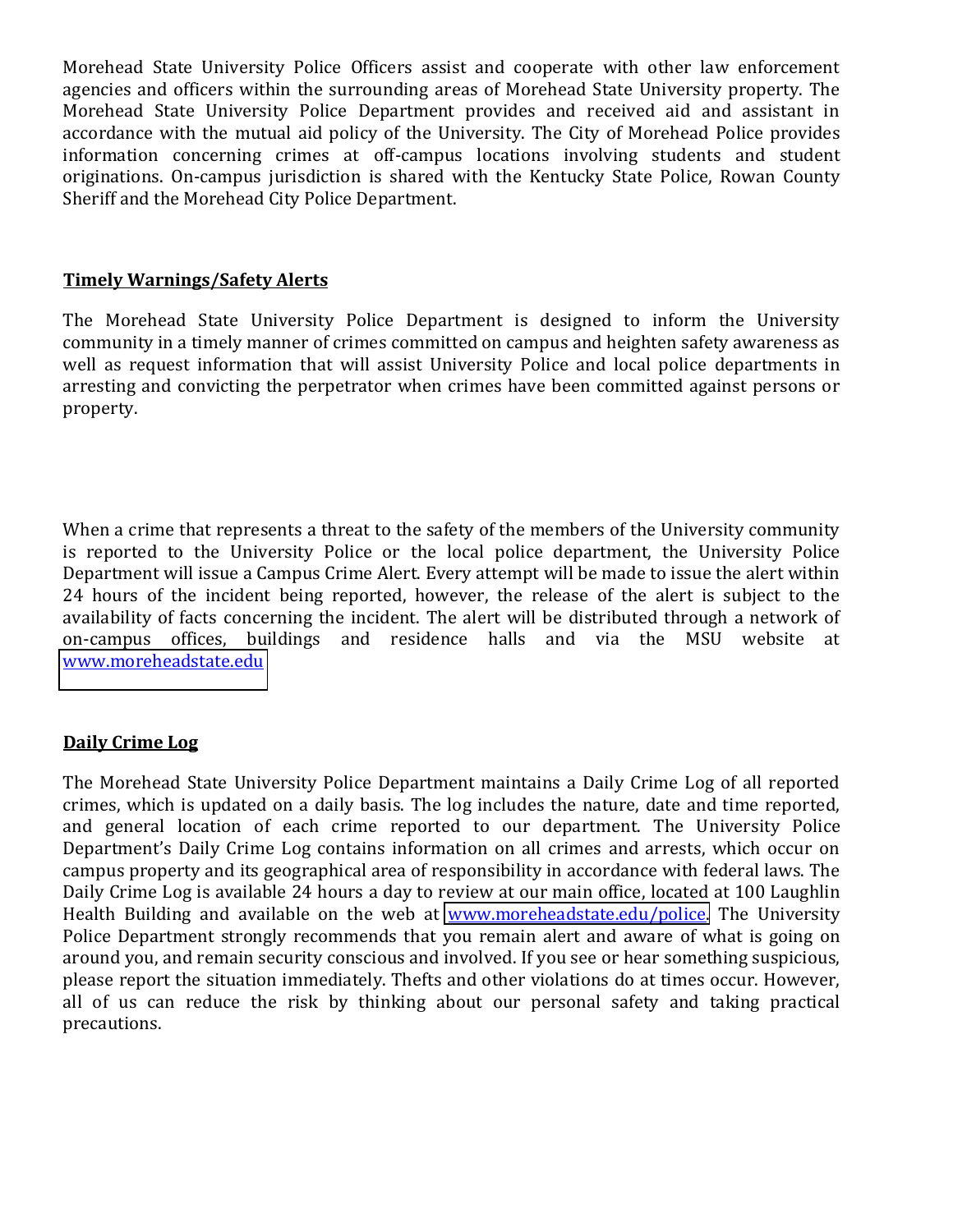## **Crime Prevention and Awareness Programs**



The Morehead State University Police Department offers the Rape Aggression Defense program. This self-defense class, designed specifically for women, is a national recognized course that gives women the skills they need to prevent and survive a violent attach. The University Police Department officers a RAD program each semester with two certified RAD instructions. Please visit the University Police Department for more information about course scheduling.



The Morehead State University Police Department maintains and controls Emergency Phones in various locations throughout the campus. The Emergency Phones may be used for any emergency situations, information, or for requesting the evening shuttle van. After the button has been pushed, one of our certified Police Dispatchers will answer and take any necessary action to assist you. If there is no reply to the 911 Telecommunications Center after the phone has been activated, a Police Officer will be sent to check the area for a reason for the activation.

#### **Notification to the University Community**

All currently enrolled students and employees are encourages to register their cell phones for emergency text messages through the e2campus programs, located at: <http://www.moreheadstate.edu/e2campus/>



In the event of an emergency (including weather and safety alerts), Morehead State University will utilize a number of communications tools and strategies to communicate with the campus community. Depending upon the nature of the announcement, any or all of the following methods may be used:

- Text messaging and e-mail alert system (e2campus); sign up is voluntary but is strongly recommended.
- $•$  Mass campus e-mail
- $\bullet$  Campus-wide voicemail
- Posting on University Web site and portals
- Radio, TV and other media outlets, including Morehead State Public Radio
- Campus TV override announcements
- $\bullet$  Digital information system/digital signs
- Posted printed notices in residence halls and in administrative/academic buildings.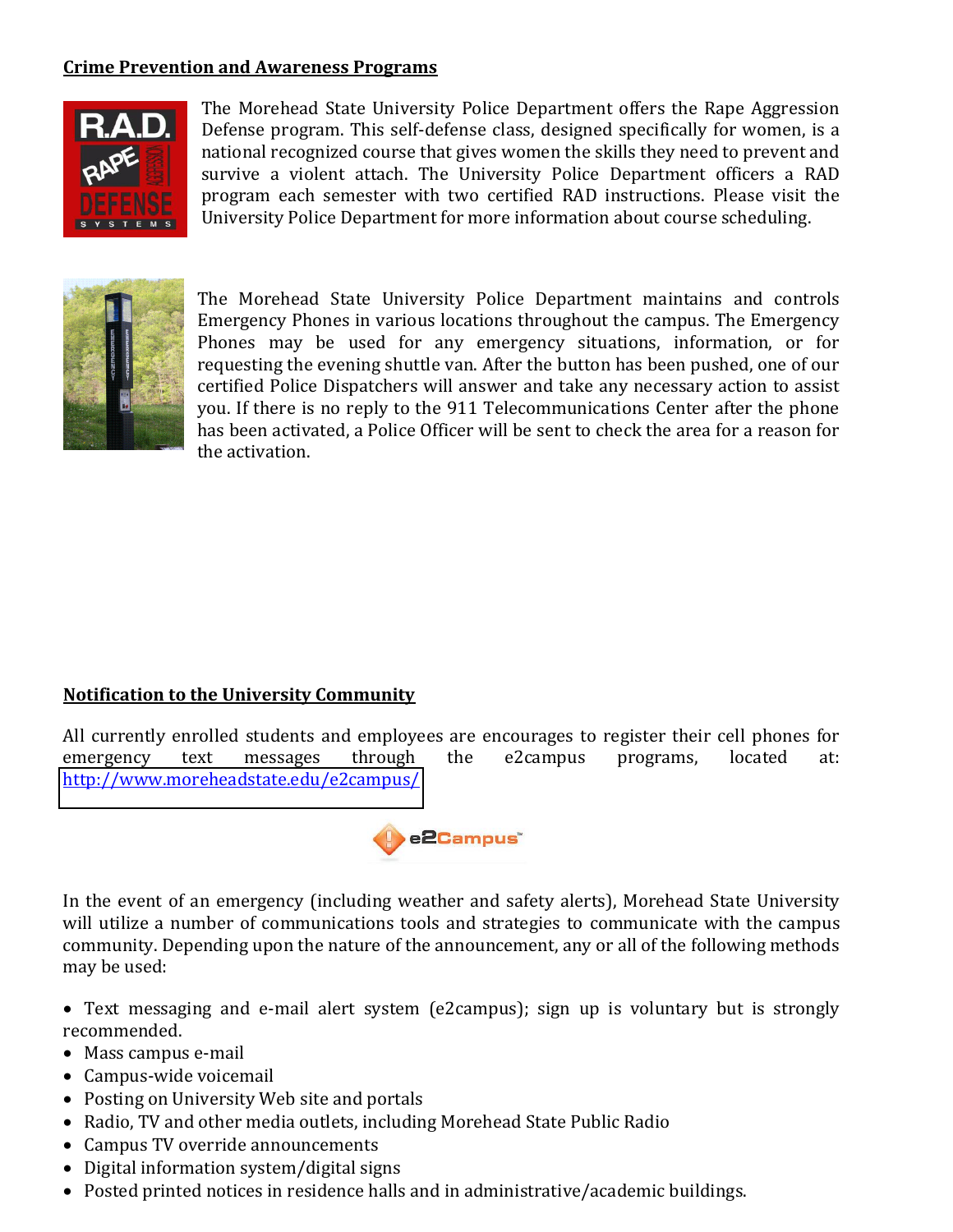## **Evening Shuttle Service**

To promote safety after dark, the University Police Department provides uniformed student cadets to drive the evening shuttle van to parking lots or vehicles, depending upon the availability of resources. Students, faculty and staff who need this service should call the main office number at (606) 783-2035, (606) 783-8747 (3-TRIP) or **911** from any emergency phone. Escorts to an off campus location will only be provided in the event of an emergency situation or other mitigating circumstances with the approval of the Chief of Police. We also recommend that you use the "buddy system", organize groups and walk together to your destination. These small measure can make a big different in your personal safety.

#### **Sex Offender Registry**

In accordance with the "Campus Sex Crimes Prevention Act" of 2000, which amends the Jacob Wetterling Crimes against Children and Sexually Violent Offender Registration Act, the Jeanne Clery Act and the Family Educational Rights and Privacy Act of 1974, the Morehead State University Police Department provides a link to the Kentucky State Police Sex Offender Registry. The Kentucky State Police has full responsibility for maintaining this registry. To access the registry, visit http://www.kentucktystatepolice.org/sor.htm

#### **Campus Map**

Morehead State University's campus map is available on-line to view. If you would prefer to have a hard copy of this map, you may stop by the Morehead State University Police Department between the hours of  $8:00$  am  $-4:30$  pm, or you may print this map from the web at [www.moreheadstate.edu/campusmap](http://www.moreheadstate.edu/campusmap). Visitors are required to obtain a Visitor's Pass, at no charge, when visiting the campus. These passes may be obtains at the University Police Department, Howell-McDowell Administration Building and the Adron Doran University Center.

#### **Lost and Found**

Lost & Found property can be turned over to the nearest uniformed officer on duty or brought directly to the University Police Department. Inquires about lost and found property should be made at the Laughlin Health Building, room 100. Lost articles will be kept for a period of at least 90 days depending on the value of the item.

#### **Reporting a Crime Anonymously**

Individuals with any information that may lead to the conviction or arrest of a suspect(s) are urged to contact the Morehead State University Police Department *immediately*. You may do this anonymously by calling our anonymous tip line at (606) 783-2111 or by visiting our web site at [www.moreheadstate.edu/police](http://www.moreheadstate.edu/police) and clicking on "Anonymous Tip". All information will remain confidential with the Morehead State University Police Department.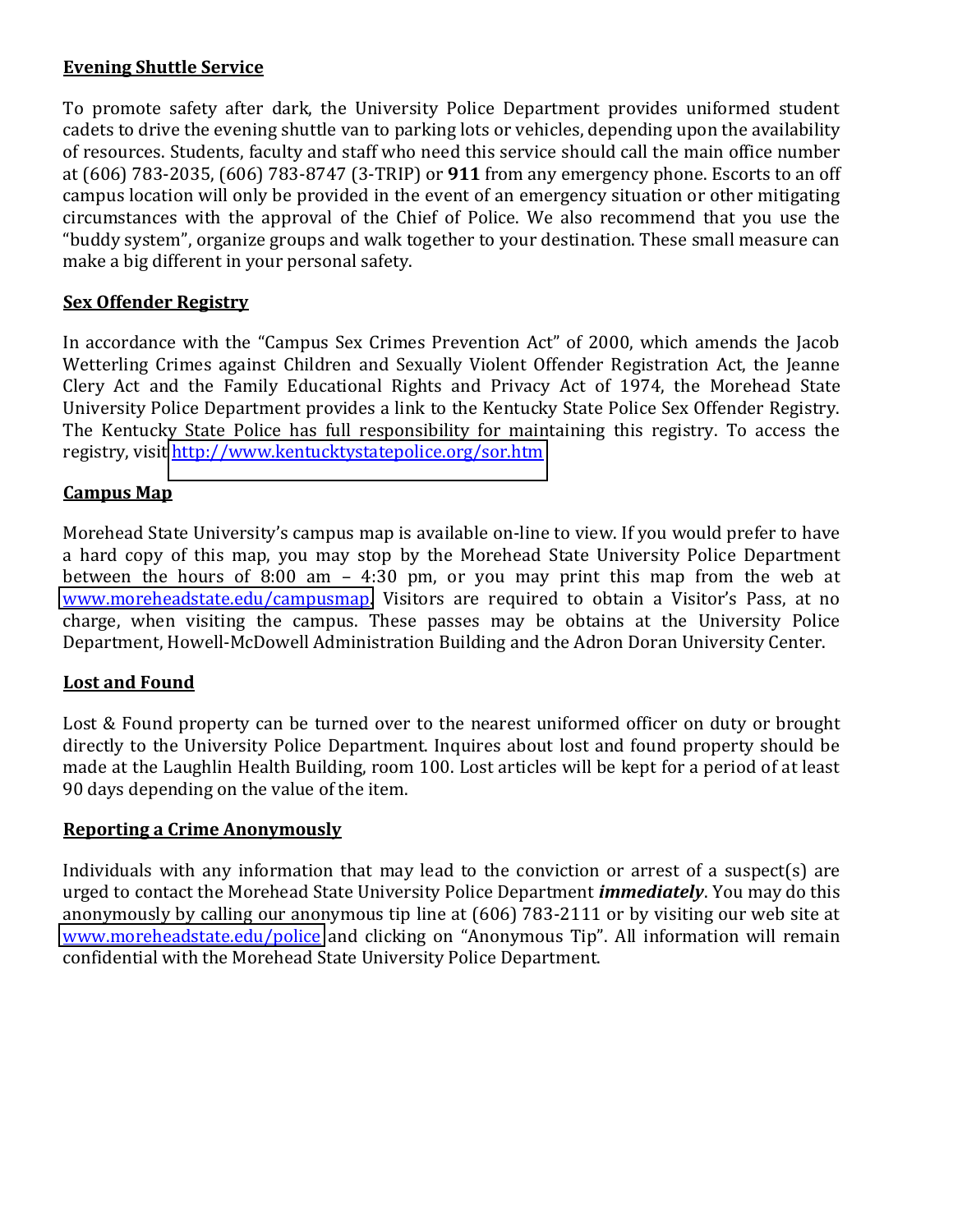## **Morehead State University Regional Campuses**

If you are a current Morehead State University student and attend classes at any of the following regional campuses and you need to report a crime or emergency, do so by contacting local law enforcement agonies.

- Morehead State University at Ashland Regional Campus Ashland City Police Department: (606) 327-2020
- Morehead State University at Jackson Regional Campus Jackson City Police Department: (606) 666-2424
- Morehead State University at Mt. Sterling Regional Campus Mt. Sterling City Police Department: (859) 498-8720
- Morehead State University at Prestonsburg Regional Campus Prestonsburg City Police Department: (606) 886-1010
- Morehead State University at West Liberty Regional Campus West Liberty City Police Department: (606) 743-4385

# **Morehead State University Statement of Compliance as a Drug-Free Institution**

Morehead State University is committed to providing a healthy and safe environment for its students, faculty and staff. The University has defined conduct in relation to the possession, use, dispensation, distribution, or manufacture of alcohol and/or other drugs. Conduct which is violate of this definition poses unacceptable risks and disregard for the health, safety and welfare of members of the University community and shall result in disciplinary action up to and including suspension or termination.

As a recipient of federal grants and contracts, Morehead State University gives this notice to students, faculty and staff that it is in compliance with and shall continue to be in compliance with the Drug-Free Workplace Act of 1988 and the Drug-Free Schools and Communities Act Amendment of 1989. Students, faculty and staff are herein notified of the standards of conduct which shall be applicable while on Morehead State University property, on University business, and/or at University sponsored activities.

#### **Alcohol/Other Drugs Policy**

No student or visitor shall have in his or her possession or consume alcoholic beverages in public or on University-owned or controlled grounds or exhibit drunken behavior on University-owned or on controlled property, except at events as pre-approved by the President and in accordance with state licensing requirements. The use, possession, transfer, or sale of drug paraphernalia, marijuana, controlled and/or illegal substance on University-owned or controlled property, including residence halls is prohibited.

#### **Weapons Policy**

The Morehead State University Deadly Weapons on Campus Policy sets forth the University's prohibitions as it relates to weapons on campus. In Kentucky Revised Statute §237.115, the Kentucky General Assembly explicitly recognizes the authority of the University to control the possession of deadly weapons on any property owned, leased or controlled by the University,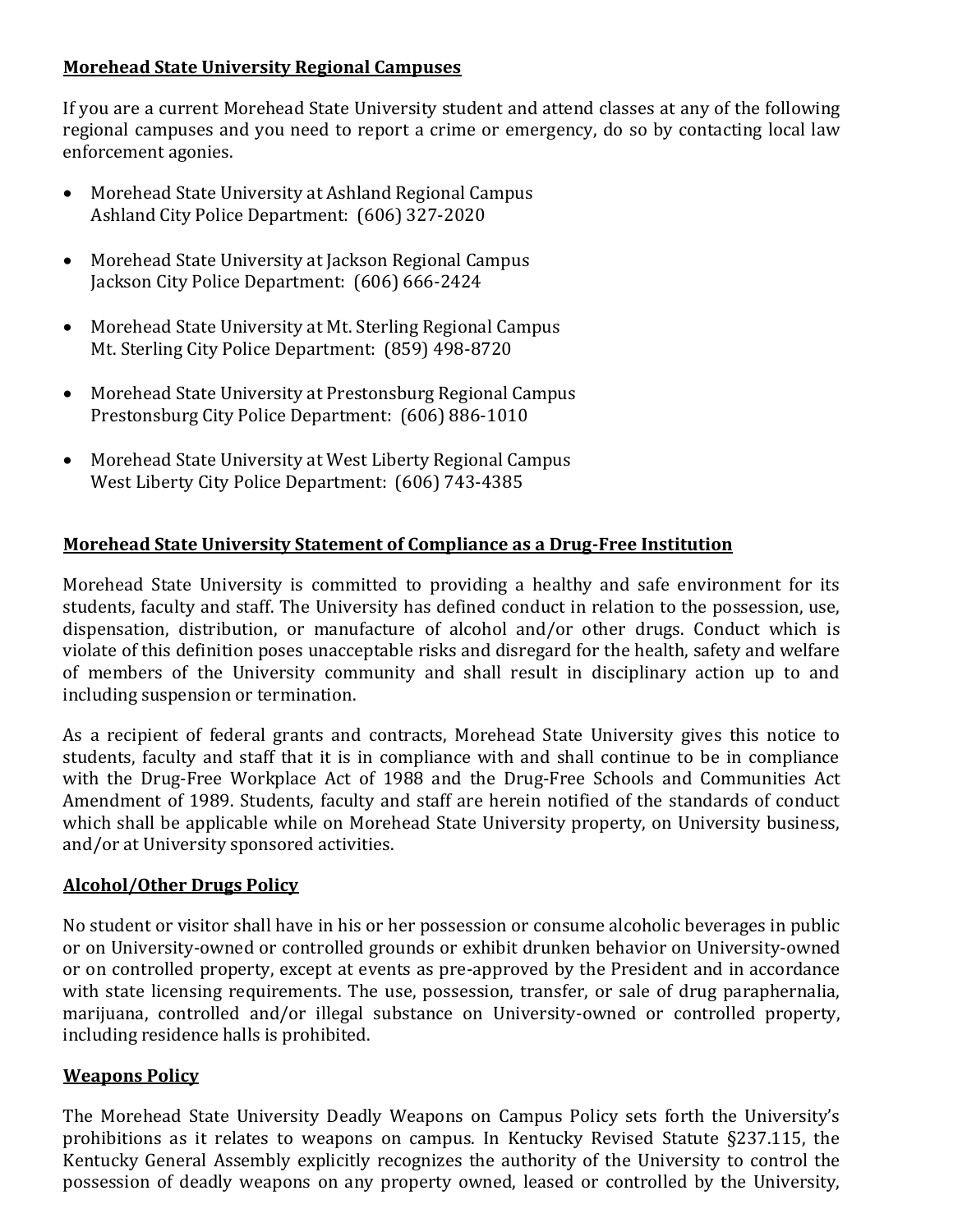including the right to prohibit possession of such weapons by any person or entity using University property or premises.

For purposes of this policy, "deadly weapon" means:

- $\bullet$  A weapon of mass destruction;
- Any weapon from which a shot, readily capable of producing death or other serious physical injury, may be discharged;
- Any knife other than an ordinary pocket knife;
- Billy, nightstick, or club;
- $\bullet$  Blackjack or slapjack;
- Nunchaku karate sticks;
- Shuriken or death star: and,
- Artificial knuckles made from metal, plastic, or other similar hard material.

The Kentucky Supreme Court issued an opinion in Mitchell vs. University of Kentucky defining the parameters of an institution's ability to control weapons on its campus. To comply with expressed legal mandates set forth in the opinion, a comprehensive campus weapons policy is recommended.

Possession, concealed or otherwise, use or storage of deadly weapon as defined above such as firearms, explosives, dangerous chemicals or other dangerous weapons or the brandishing of any weapon or any other object in a menacing or threatening manner is strictly prohibited on any property owned, leased, operated, or controlled by Morehead State University, including University housing and University vehicles.

The following are exceptions to this policy:

- Possession of deadly weapons by peace officers acting in the course of official duties;
- Possession of deadly weapons as a part of legitimate academic, athletic, or workrelated activities (e.g., historical preservation, law enforcement training, ROTC activities, rifle team, etc.);
- Possession of a knife as part of a legitimate cutlery set (or individual piece of cutlery) as may be reasonably necessary by the possessor for food preparation;
- Possession of a deadly weapon by a person licensed to carry a concealed deadly weapon pursuant to KRS 237.110, if the firearm is contained in his or her vehicle and is not removed from the vehicle (KRS  $527.020(4)$ );
- Possession of a deadly weapon if it is located in a non-University motor vehicle and in an enclosed container, compartment, or storage space installed as original equipment in the motor vehicle by its manufacturer, including but not limited to a glove compartment, center console, or seat pocket, regardless of whether said enclosed container, storage space, or compartment is locked, unlocked, or does not have a locking mechanism (KRS  $527.020(8)$ );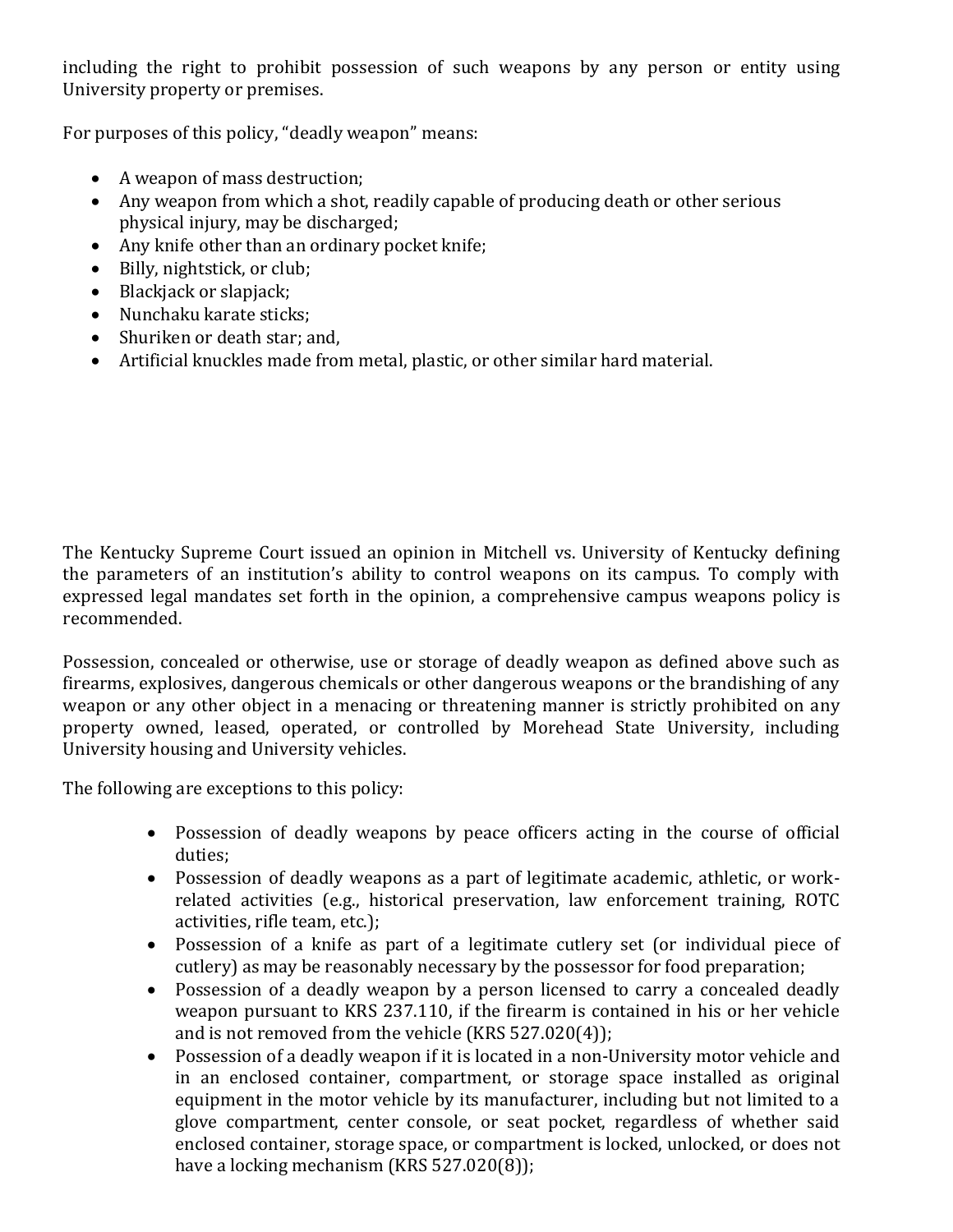- Possession of a deadly weapon by persons who are specifically authorized by KRS 527.020 to carry concealed deadly weapons on or about their persons at all times and at all locations within the Commonwealth. Such persons include but are not limited to: Commonwealth's Attorneys, judges of the Court of Justice, conservations officers of the Department of Fish and Wildlife, elected sheriffs, and peace officers from other jurisdictions. For a complete listing of persons authorized to carry concealed deadly weapons within the Commonwealth and the conditions for which the carrying of the deadly weapon is authorized, see KRS 527.020;
- Possession of deadly weapons by a person specifically authorized in writing to have such possession by the President, or his or her designee, but only if such person fully complies with any and all restrictions imposed upon such possession by the President, or his or her designee. Authorization for possession shall be for a time certain, but in no case longer than six months unless specific written authorization is again obtained.

Students who possess deadly weapons in violation of this prohibition are guilty of violations of the Student Conduct Code and are subject to disciplinary action under that Code, including expulsion from the University, and all other appropriate legal actions. Faculty and staff employees who possess deadly weapons in violation of this prohibition are guilty of misconduct and subject to corrective action under the appropriate University Policy, including termination of employment and all other appropriate legal actions. Others who possess deadly weapons in violation of this prohibition shall be directed to remove their weapons or themselves from the University's property or premises and shall be subject to all other appropriate legal actions.

## **When a Sexual Assault Occurs**

The victim should take one of the following actions *immediately*:

*Report to the Morehead State- University- Police Department* by calling 911, the Morehead City Police or the Kentucky State Police as appropriate.

**Seek Medical Attention** at the Caudill Health Clinic on campus, or at St. Claire Regional Medical Center or through EMS (911). Tests are administrated that will alleviate dears about sexually transmitted diseases and pregnancy. Evidence will be collection which can be used if the victim chooses to prosecute.

**Contact a Crisis Counselor** by calling the University Counseling Center at (606) 783-2123 or after hours by calling the Morehead State University Police Department at (606) 783-2035 or 911 and request to speak with a crisis counselor. A crisis counselor will be able to provide immediate psychological support and refer the victim for medical attention. Additional support will be provided should the victim choose to report the crime to a law enforcement agency.

#### **Statements to Victims of Sexual Assaults**

- 1. *We will treat you and your particular case with courtesy, sensitivity, dignity, understanding, and#professionalism*.
- 2. If you feel more comfortable talking with a female or a male officer, we will do our best to *accommodate#your#request.*
- 3. We will meet your privately, at a place of your choice in this area to take a complaint report.
- 4. *We will consider your case seriously, regardless of your gender or the gender of the suspect.*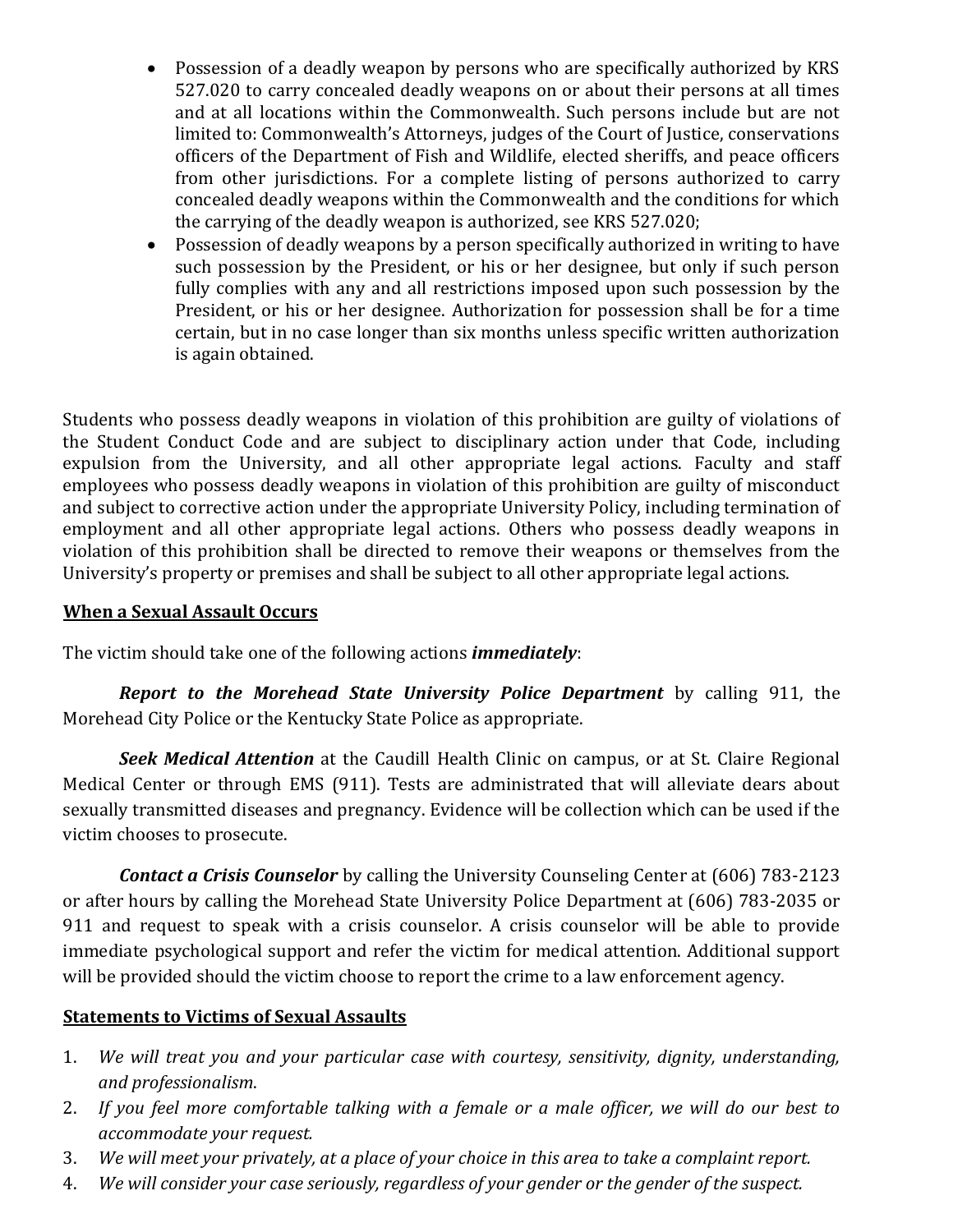- 5. Our officers will not prejudge you and you will not be blamed for what occurred.
- 6. *We will assist you in arranging for any hospital treatment or other medical needs.*
- 7. *We will assist you in privately contacting a counselor and/or other available resources.*
- 8. *We will fully investigate your case and will help you to achieve the bet outcome. This may involve arrest and full prosecution of the suspect responsible. You will be kept up-to-date on this progress of the case.*
- 9. *We will continue to be available for you, answer your questions, explain the systems and process involved, and be a willing listener.*

#### **Counseling and Health Services**

Victims of a sexual assault, who are MSU students, are eligible to the services at the Office of Counseling and Health Services, located on the first floor of Allie Young Hall. This Caudill Health Clinic is open  $8:00$  am  $-5:00$  pm, Monday through Friday during the fall and spring semesters. Hours of operation at other times are  $8:00$  am  $-4:30$  pm, Monday through Friday.

#### **Sexual Assault Policy**

Morehead State University will not tolerate sexual offenses in any form. Where there is probable cause to believe that University regulations prohibiting sexual offenses have been violated, campus disciplinary action can be pursued. Campus disciplinary action can include suspension or dismissal from the University.

If the victim chooses not to prosecute, the University can purse disciplinary action at the request of the victim. It should be remembered that Morehead State University has an obligation to uphold the laws of the larger community of which it is a part.

While the activities covered by the laws of the larger community and those covered by MSU's Code of Student Conduct may overlap, it is important to note that the community's laws and MSU's Code of Student Conduct operate independently and that they do no substitute one for another. Morehead State University may purse enforcement of its own rules whether or not legal processing are underway or may use information from a third party source, such as law enforcement agencies and the courts, to determine whether University rules have been broken.

At the request of the victim, MSU will make every reasonable effort to change a victim's academic and living situation after an alleged sex offense. The victim will be notified of these options by University officials in the reporting and counseling process.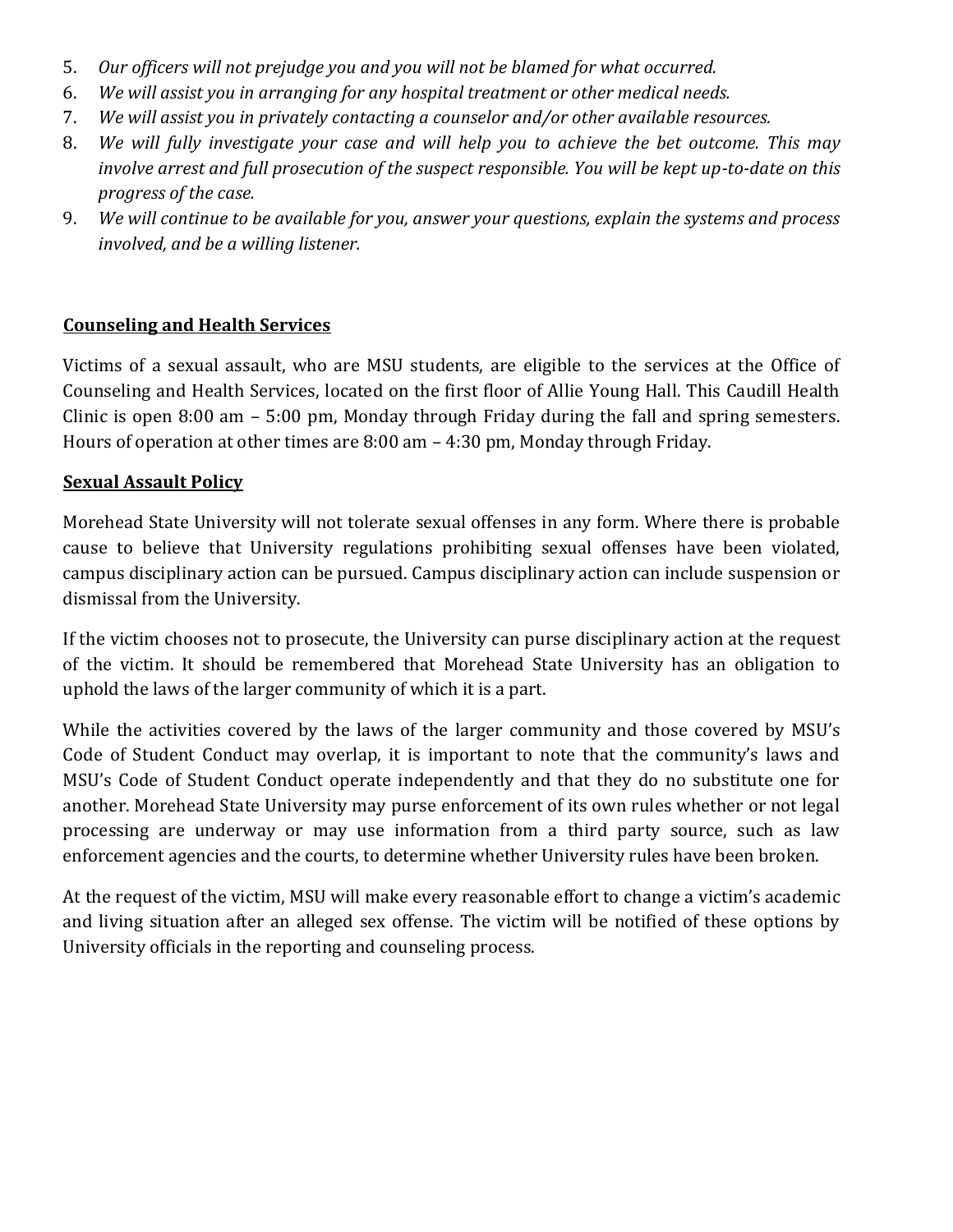# **SART (Sexual Assault Response Team)**

Counseling and Health Services at Morehead State University will be home to the Sexual Assault Response Team. Dr. Brenda Wilburn, APRN, and licenses Sexual Assault Nurse Examiner (SANE) are working with Police Chief Matt Sparks and Pathways to provide a comfortable, safe environment for victims. Sexual assault examination and counseling services from licenses therapists are available for students, faculty and staff on campus. The services provided by the Health Clinic are free of charge and are available 24 hours a day. The Sexual Assault Response Team consists of law enforcement, victims advocate and a health care professional. The health care professional has been licenses as a sexual assault nurse examiner and can perform physical examinations and forensic-medical examination if necessary. Victims have the right to determine whether to report the assault to law enforcement, except when reporting abuse and neglect of a child, souse and other vulnerable adult as set forth in Kentucky law. No victim shall be denied an examination because the victim chooses not to file a police report, cooperate with law enforcement, or otherwise participate in the criminal justice system.

If the victim decided to prosecute (which is not required), a prosecutor will also be a part of the SART. All services are confidential. There are also free services available through the rape advocacy office at Pathways at (606) 784-4161. To learn more about the resources for victims of sexual assault in Kentucky, visit http://kyasap.brinkster.net/. To request a sexual assault exam, call (606) 776-0076 or for more information contact (606) 783-2123.

# **Monitoring & Recording Off-Campus Criminal Activity**

The Morehead State University Police Department does not have a current policy regarding monitoring and recording student off-campus criminal activity through local police agencies, including student organizations with off campus housing.

# **Campus Safety, Facility Access and Security Policies**

Morehead State University has established the following policies and procedures to enhance the security of the campus community:

- Academic and administrative buildings have normal operating business hours posted on entrances. Persons remaining after the posted hours must have appropriate identification and authorization. Faculty and staff members are permitted within facilities 24-hours per day.
- Faculty and staff will be required to show their Medeco key and a University ID card when so requested by a member of the Morehead State University Police Department. Students must obtain the approval of the department Chairperson and possess an approved "After Hour Facility Utilization Authorization Slip". Students must have their copy of the slip and a valid University ID card in their possession and present same upon request. Residence halls normally permit entry through the main entrance and require key access after midnight Sunday-Thursday and 2:00 am on weekends.
- The Morehead State University Police Department employs student workers as Student Cadets to enhance residence halls security by randomly patrolling campus during the hours of midnight until 4:00 am.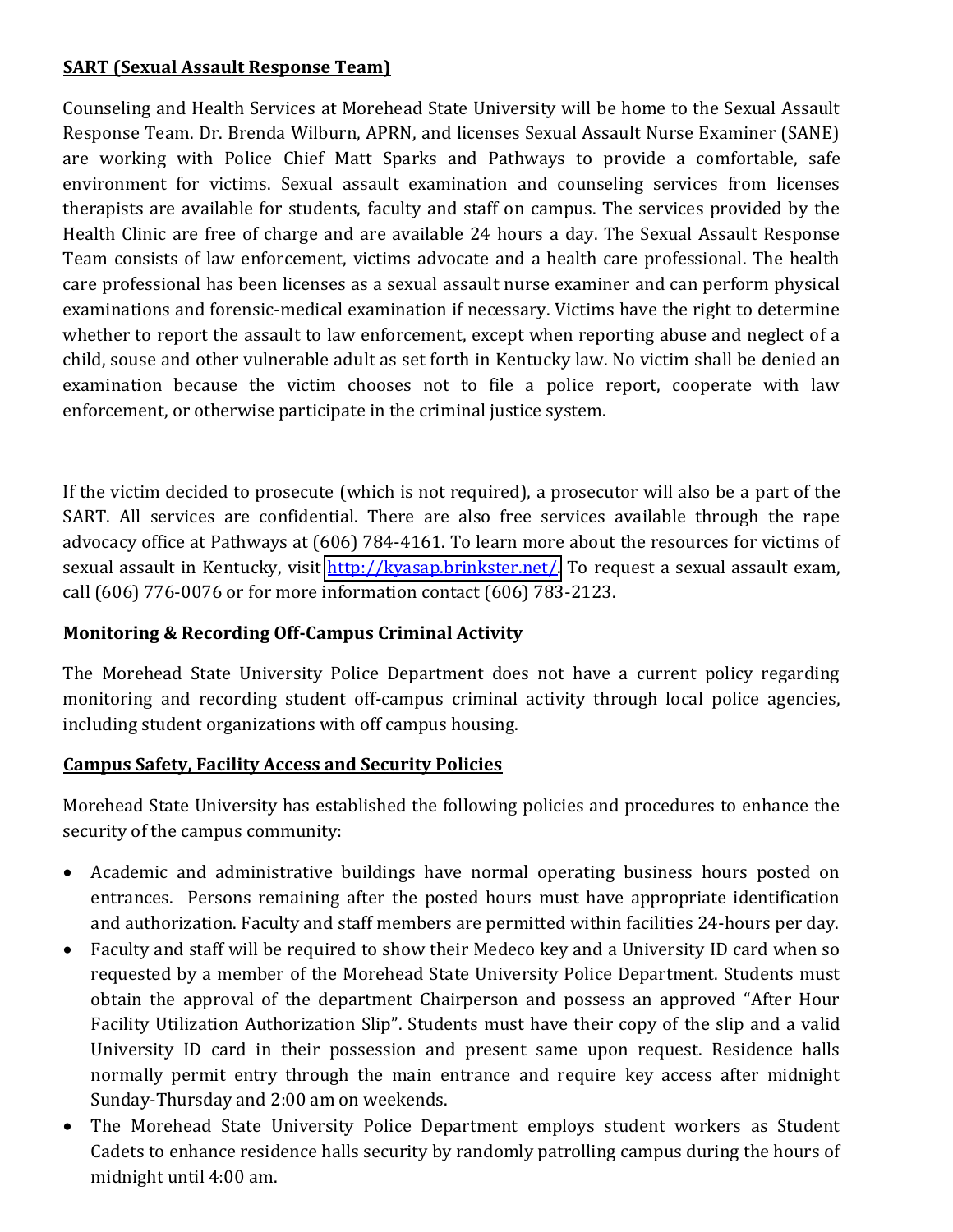- Uniformed Security Personnel check security related issued including the security of doors and public areas. Anyone present in a residence hall may be asked to show a MSU ID card to prove residency and their right to use the facilities. Failure to produce proper identification upon request of residence hall staff, Morehead State University Police Department or any Morehead State University staff member may result in disciplinary action.
- Unauthorized person are not permitted in residence halls and should be reported to the residence hall staff or the Morehead State University Police Department by calling (606) 783-2035. If you believe a crime has been or is about to be committed, contact the Morehead State University Police Department immediately. Specific guest and visitation policies are contained in the *Eagle Handbook* for students.
- Campus safety and security surveys will be conducted twice annually (normally in May and September). The Chief of Police and the Director of Risk & Compliance, or their designed representatives, shall make a campus survey at night to determine lighting adequacy and needs.
- They will accomplish the survey on foot and make every effort to observe all possible route used by the University community, including parking lots. A list of needs will be identified to the Vice President of Administration and Fiscal Services for forwarding to the Vice President for Facilities Management. This survey will also cover shrubs, sidewalks and other issues impacting the overall safety and security of the campus.

# **Missing Person Policy & Procedures**

The following procedures will be implemented prior to and when a student living on campus is determined to be missing in accordance with the Higher Education Opportunity Act of 2008:

# *Student#Notification*

On an annual basis, all students living in campus housing facilities will be informed of their right to identify a person as a confidential contact in the event the student is reported as a missing person. In addition, off-campus students may use established methods to identify a person as a confidential contact in the vent the student is reported as missing person. The Assistant Vice President/Dean of Students or designees will notify the confidential contact no later than 24 hours after the time a student has been classified as missing by the Morehead State University Police Department.

If a student does not identify a confidential contact, designated University personnel may contact parents/guardians as deemed necessary and/or appropriate if the student is classified as missing by the Morehead State University Police Department.

# *Registration*

Students who wish to submit information related to a confidential contact may do so by following the directions outlined via the student portal and distributing by housing staff members.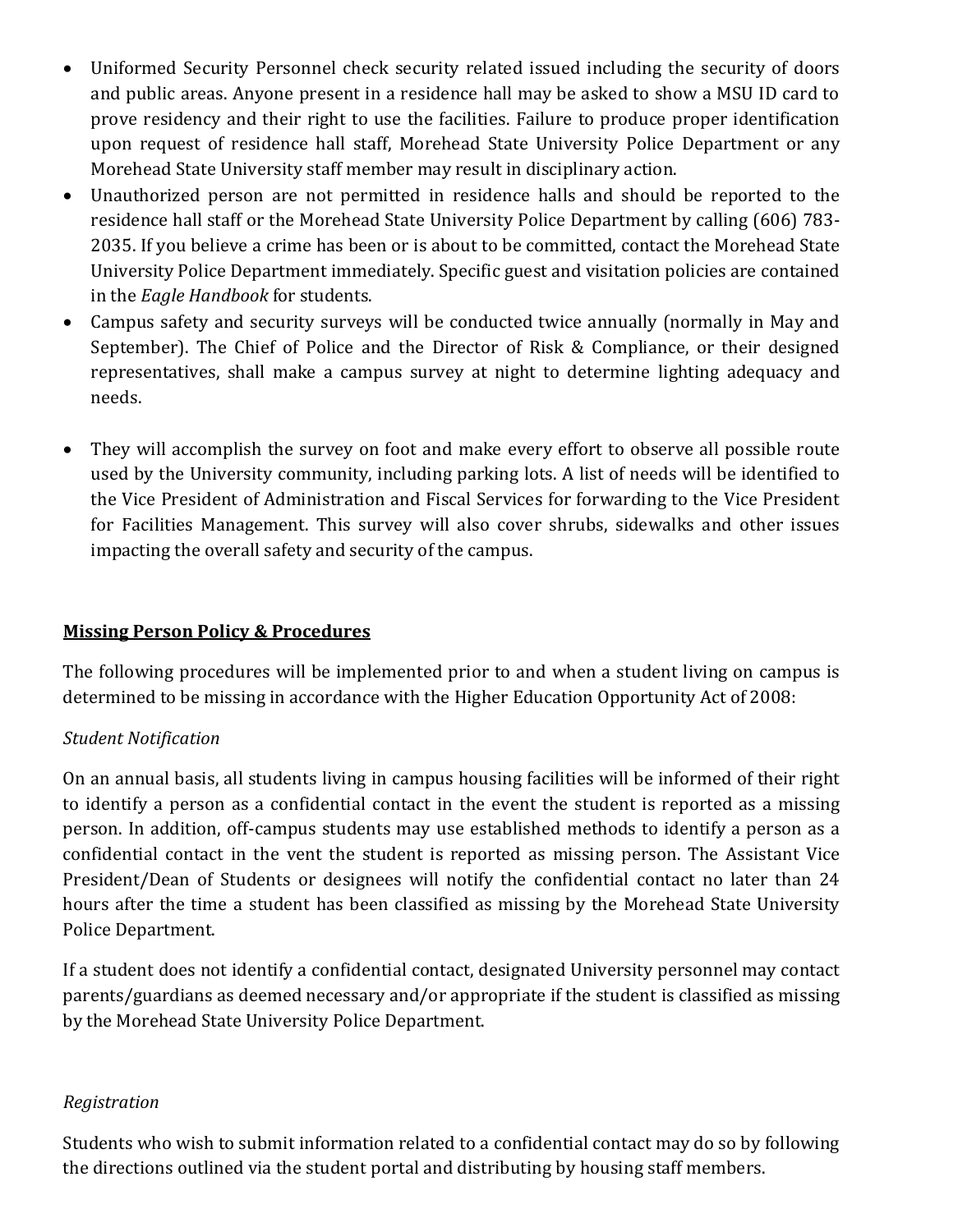# *Definition of a Missing Person*

A student will be defined as "missing" when a report has been made with the Morehead State University Police Department, they have investigated the circumstances and validity of the allegation, and they determine a student should be classified as a missing person.

# *Contact#Notification*

If a student has been classified as a missing person by the Morehead State University Police Department, the Assistant Vice President/Dean of Students or designee will communicate with the confidential contact person within a 24 hour period.

For non-emancipated students under the age of 18, the Assistant Vice President/Dean of Students or designee will notify a custodial parents or guardian (as listed in official University records) no later than 24 hours after the time a student has been classified as missing by the Morehead State University Police Department.

The classification of a student as missing may activate the Emergency Operations Plan and result in the notification of other personnel as designated by established University protocol.

# *Information#Accuracy*

Once a student submits the name of a contact, he/she is responsible for providing information updates as appropriate or necessary via e-mail at missingperson@moreheadstate.edu

# *Procedures*

- Any allegations that a student is missing must be immediately reported to the Morehead State University Police Department (606) 783-2035.
- The Morehead State University Police Department will conduct an investigation to determine the credibility of the allegations and if the student should be classified as a missing person.
- If a student is classified as a missing person, the Morehead State University Police Department will contact the Assistant Vice President/Dean of Students.
- Within a 24 hour time period, the Assistant Vice President/Dean of Students or designee will attempt to communicate with the confidential contact or parent/guardian via telephone. If the Assistant Vice President/Dean of Students or designee is unsuccessful in communicating via telephone, an e-mail message will be sent to the confidential contact or parent/guardian. If an e-mail is sent, the Assistant Vice President/Dean of Student or designee will continue to call the confidential contact or parents/guardian until successful.
- Questions related to this policy should be directed to the Assistant Vice President/Dean of Students via e-mail [\(missingperson@moreheadstate.ed\)](mailto:missingperson@moreheadstate.ed) or telephone at (606) 783-2014.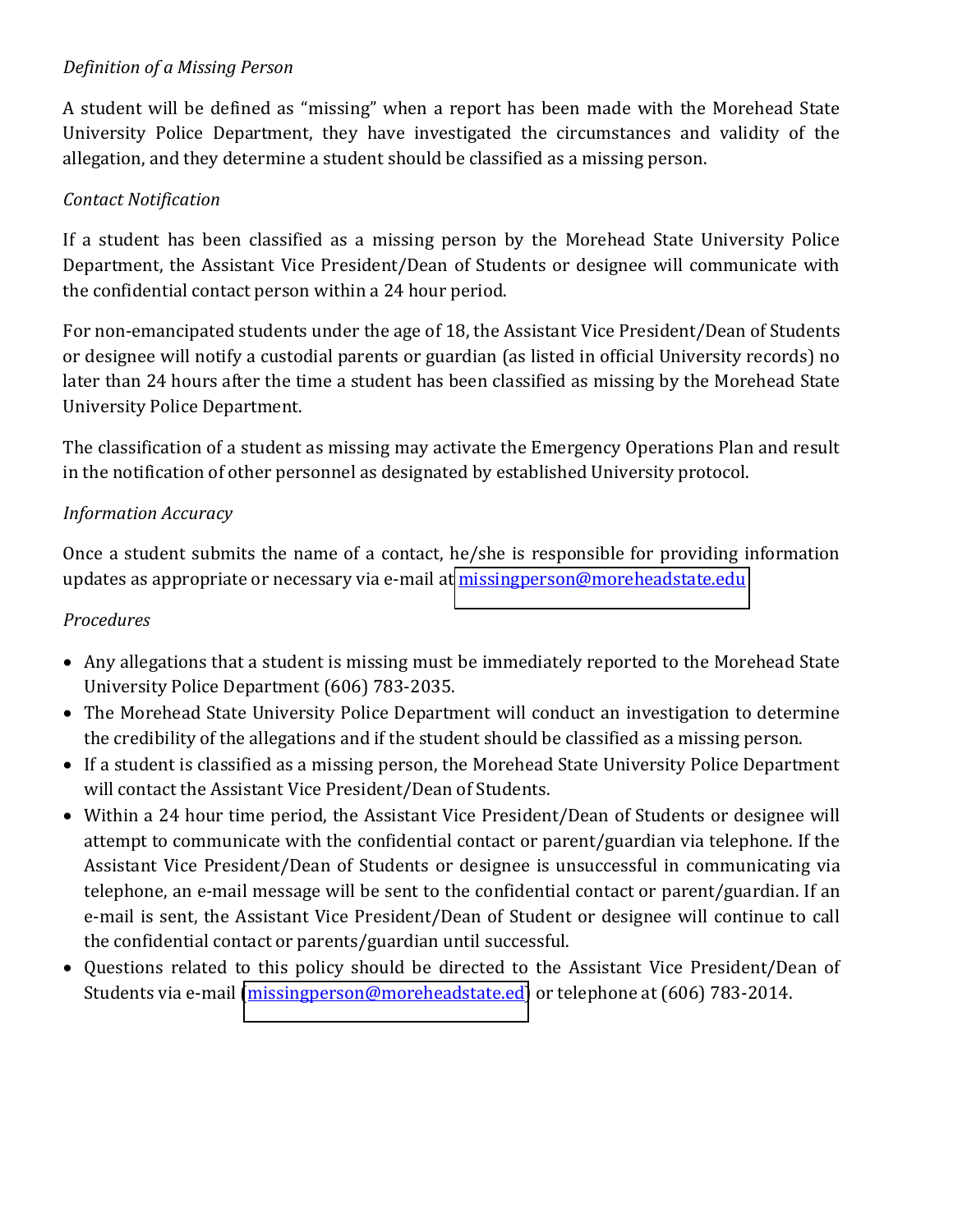# **Fire Safety Policy**

Morehead State University emphasizes the important of fire safety and fire prevention to all residents. All residential facilities with the exception of the University Farm are equipped with automatic fire suppressing systems that will activate in the event of a fire. Additionally, all residential facilities are equipped with smoke detector systems. Each residence hall has emergency procedures, which students should know. Emergency evacuation procedures are posted for each residence hall, and fire drills are held each semester to keep residences familiar with the process. For everyone's safety, students must cooperate completely with the staff when an evacuation occurs. Because of the serious nature of fire, the following regulations are necessary:

- A person who pulls a fire alarm or falsely reports an emergency to police or the fire department will be punished under the Kentucky Revised Statute 512.040. If convicted of this Class B misdemeanor, it means up to a \$500 fine and/or 90 days in jail.
- Students must follow emergency evacuation procedures.
- Due to fire hazards, students may not possess or burn candles, incense, etc., except in connection with a hall program, which required prior approval from the residence hall director.
- Flammable fluids may not be used or store in the residence halls.
- No loft construction or overstuffed furnishings are permitted.
- Torchere-style halogen lamps manufactured prior to March 1997 are not permitted in residence halls. Halogen lamps manufactured after March 1997, which meet the Underwriter's Laboratories (UL 153) safety standards, are permitted for student use in residence halls.
- Items such as clothes hangers, decorations, etc. must not be placed on the sprinkler device in the residence hall room. Doing so can activate the sprinkler system, resulting in water damage.

# **Appliances**

Because more than one residence hall room/apartment share the same circuit, there is a possibility of an electrical overload; students should be considerate and conscious of the number and frequency of appliances they use. Students should also limit the number of extension cords used in a room. Microwave ovens (700 watts maximum) and student owned refrigerators with a size capacity of 4.5 cubic feet are permitted (one per room). Small hand appliance, such as coffee pots, blenders, mixers, crock pots, grills (Like the George Foreman Grill) and other personal care appliance are permitted in rooms. These appliances should have enclosed heating elements and the Underwriters Laboratory approval.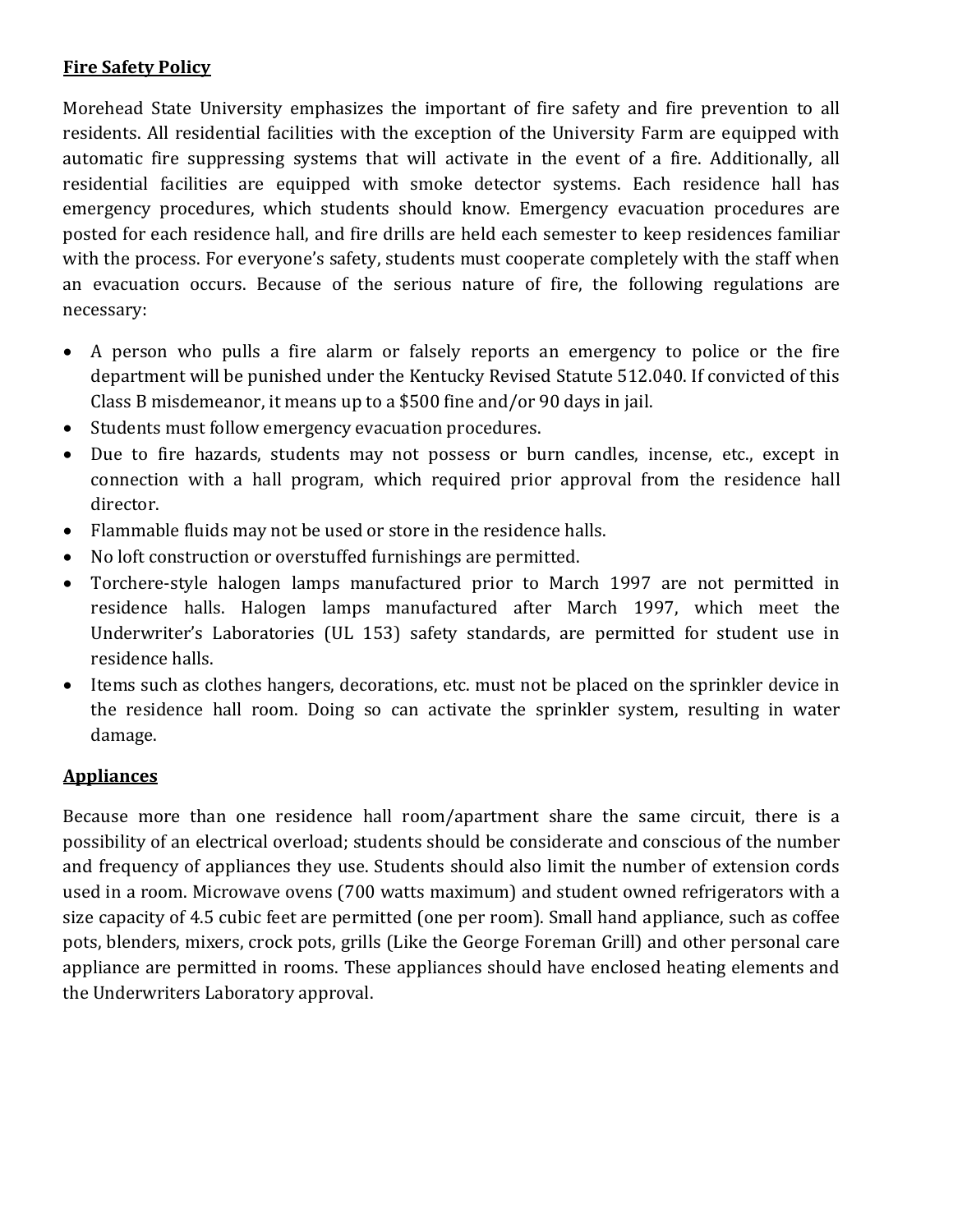When using a cooking appliance, students must always be in the room and appliances must be turned OFF before leaving the room in order to prevent fires. Electric skillets are not included in this category and are not permitted in residence halls. Residents may have a television with a power usage limitation of 1.6 amps or 175 watts or less. No appliances with open heating elements are permitted in residence halls. During fire and safety inspections, University officials will require the removal of prohibited appliances or materials. Also, sun lamps and personal air conditioners are not allowed.

# **Tobacco**

In accordance with University Policies, the use of tobacco products in any University residential facility is prohibited. Students found in violation of University and/or residence hall policies and regulations can expect appropriate disciplinary measures to be imposed. Disciplinary measures for violations include community restitution assignments, education programming assignments, residence hall dismissal, loss of visitations, or other appropriate sanctions. Students who are found in violation of residence hall policies and are issued the sanction of dismissal from the residence hall will forfeit residence hall fees.

# **Tobacco Policy**

In an effort to promote healthy employees and a healthy environment, Morehead State University implemented UAR 902.01 in the summer of 2011. Specifically, UAR 902.01 prohibits the use of all tobacco products on University owned or controlled property. This policy is in effect for all persons, at all times, who are attending classes, working, living, visiting, attending/participating in athletic events, programs, and all activities and programs on University owned, leased, or controlled property and in campus owned, leased, or rented vehicles. This includes University property outside the main campus such as farm facilities, golf courses, art galleries, parking lots, performance venues, and sporting venues, and functions that are held in these facilities and venues.

While Morehead State University remains committed to maintaining a healthy campus environment and encouraging members of the campus community to engage in healthy behaviors there are two designated tobacco use areas for the campus. This has become necessary as members of the University community have not respected private and city property adjacent to the campus, portraying a less than positive image of Morehead State University to our neighbors, visitors, and guests.

Two areas have been developed as designated tobacco use areas. *It is in these areas only that* **tobacco-use-will-be-permitted.** The areas have seating and receptacles for the proper disposal of trash and tobacco waste.

The locations are:

• On the west end of campus - the concreted area in the backyard of the faculty house on the corner of Second Street and Battson-Oates, across Second Street from Lappin Hall. This area is accessed from Second Street. Stairs enter the yard from the south side of the Second Street sidewalk. Gravel will designate a walkway to the tobacco use area until concrete can be poured as weather allows.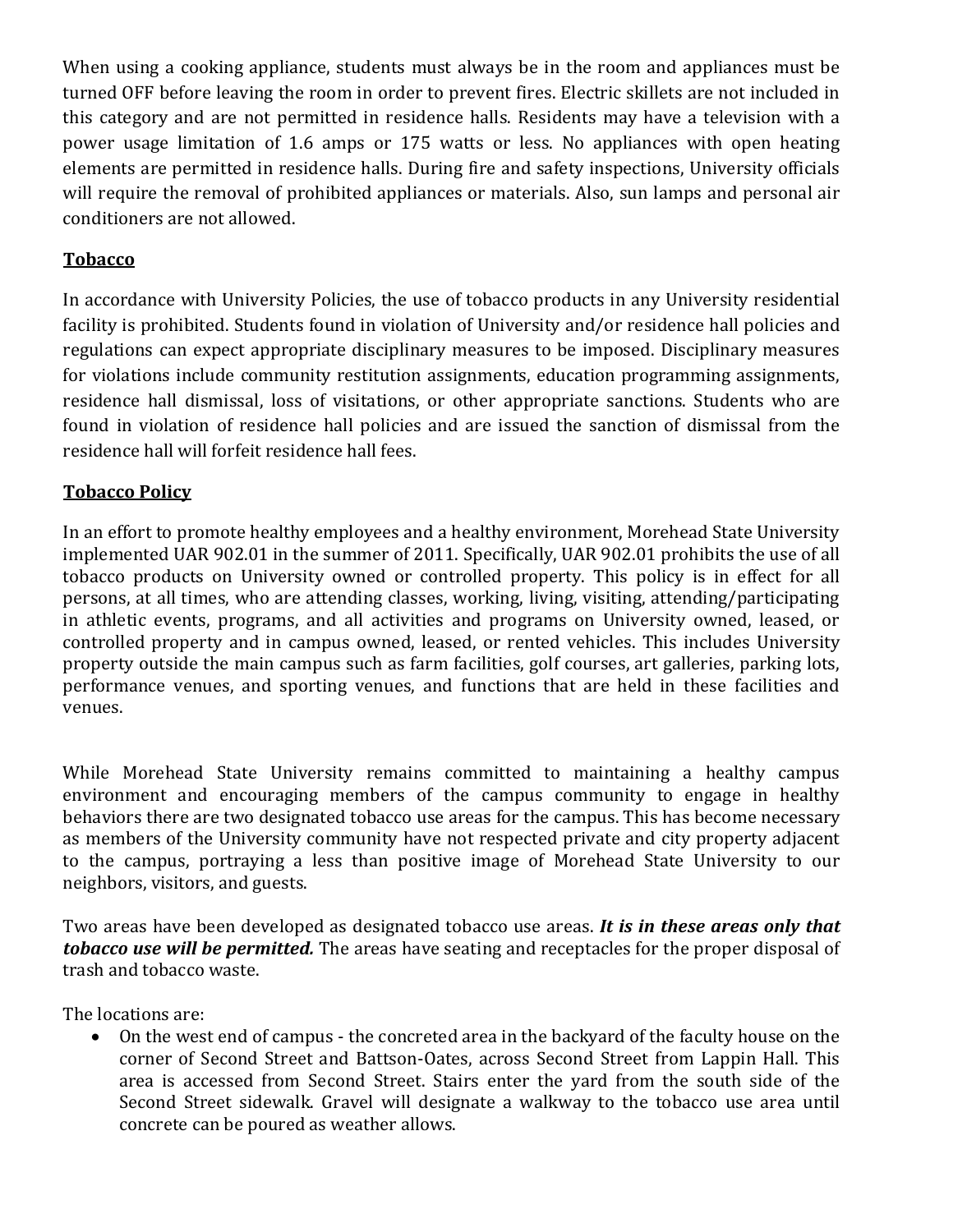In the east-central area of campus – an area on the west side of the faculty parking lot behind Baird Hall at the end of the fenced area housing the AC unit. The area will be restricted to the paved surface in order to maintain the existing green space bordering the parking area.

Violators of the Tobacco Use Policy are subject to fines and progressive disciplinary actions. Alleged violations which involve employees will be addressed through the Office of Human Resources and appropriate supervisory personnel. Alleged violations which involve students will be addressed by the Assistant Vice President/Dean of Students as outlined in the on-line version of the *Eagle Student Handbook* (See "*Scope of Authority*", page 27 and "*SCC 3200*", pages 68-69). It is expected that all MSU faculty, staff, and students will adhere to and assist in the enforcement of the University Tobacco Use Policy. Tobacco use must be confined to the designated areas. Individuals who utilize the designated areas should be mindful of cleanliness, disruptions, and University image. Individuals should use proper receptacles to dispose of all tobacco waste, garbage, etc... In addition, designated tobacco use areas should not be utilized in a manner which could cause disruption to others (i.e. amplification of music, etc...) or create a negative image for the University (i.e. littering, obstruction of pedestrians or vehicles, etc...).

Violations of the University Tobacco Policy should be reported to the Office of Human Resources (employees) and the Assistant Vice President/Dean of Students (students).

# **Reporting Violations of the MSU Tobacco Policy**

It is expected that all MSU faculty, staff, and students will adhere to, and assist in the enforcement of UAR 902.01 (Tobacco Use Policy). Individuals who witness violations of UAR 902.01 are expected to file a report with the Office of Human Resources (employees) or the Assistant Vice President/Dean of Students (students).

Confronting others regarding behaviors that are contrary to University policies can be a difficult task. However, it is a critical element of the educational environment in which we live and work. The following is an outline of how faculty, staff, and students should address violations of UAR 902.01:

If you are a direct witness to the behavior:

- $\bullet$  Initiate a conversation with the person by introducing yourself.
- $\bullet$  Ask the individual if s/he is an employee or a student.
- If the person answers in the affirmative, ask  $\lim/\text{her}$  if s/he is aware of the campus Tobacco Policy.
- If the individuals states that s/he is not aware, share that MSU is a tobacco-free campus.
- If the person is an employee or student, ask him/her to provide his/her name and ID number.!
- $\bullet$  If the person refuses to cooperate, call MSUPD (783-2035)
- $\bullet$  If the person is not an employee or student, ask him/her to provide his/her name.
- Share with the person that we have two designated tobacco use areas on campus.
- If the person is an employee, share the information with the Office of Human Resources.
- If the person is a student, or has no connection to MSU, share the information with the Assistant Vice President/Dean of Students (k.koett@moreheadstate.edu).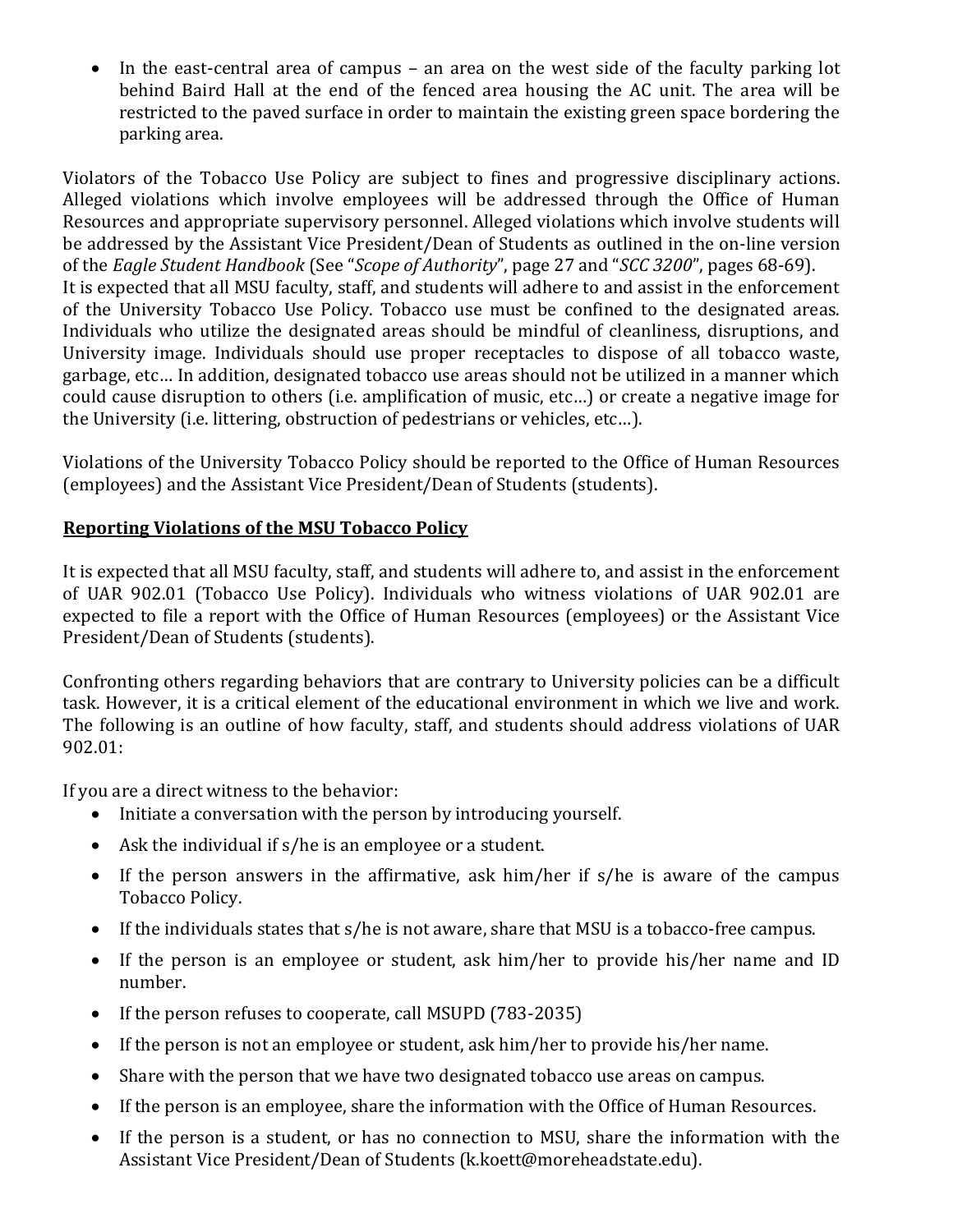If you are not able to address the behavior in person:

An example of this would include seeing a person smoking in a non-designated zone while driving in your car. You would not stop to confront the person; however, you are still encouraged to report your observation.

- If you know the name of the person, and  $s/he$  is an employee, share the information with the Office of Human Resources.
- If you know the name of the person, and s/he is a student, share the information with the Assistant Vice President/Dean of Students (k.koett@moreheadstate.edu).
- If you know nothing about the person, share the information with the Assistant Vice President/Dean of Students (k.koett@moreheadstate.edu).

#### **Consequences of Violating the Tobacco Use Policy**

Alleged violations of UAR 902.01 will be addressed by the Office of Human Resources (employees) and the Assistant Vice President/Dean of Students (students) using established University policies and protocol. Students found to be in violation of UAR 902.01 are subject to the following sanctions:

- $\bullet$  First Violation \$25.00 Fine
- Second Violation \$50.00 Fine
- Third Violation \$100.00 Fine

In addition to the aforementioned fines, students may be required to complete other sanctions as outlined in the on-line version of the *Eagle Student Handbook*. Employees found to be in violation of UAR 902.01 are subject to the following sanctions: Individuals will meet with their supervisors and/or the Office of Human Resources to determine an appropriate course of action. Each alleged incident, and subsequent decision, will be documented in the personnel file of the employee as maintained by the Office of Human Resources.

#### **Fire/Arson**

If any staff member sees anything that has been burned or sees a student light something on fire anywhere on the MSU campus, this is considered arson. Please contact the University Police Department immediately and block off the area. If no students are around, the University Police Department will confiscate the burned property.

If the student(s) who lit fire to the object is/are still around, do not let the student(s) leave the scene. Arson is a federal offense and is grounds for arrest and possible dismissal from MSU.

#### **Fire Alarms**

In the events of a fire alarm all RA's whether on-duty or not should immediately report to the front office of their assigned building. If the supervisor of the building is not present, the Housing Response Team should be called for assistance. RA's should put their name tag on and an emergency vest so emergency response personnel will know they are a resource person who can assist with the evacuation of the building. Residents will need to exit the building and report to their assigned evacuation point.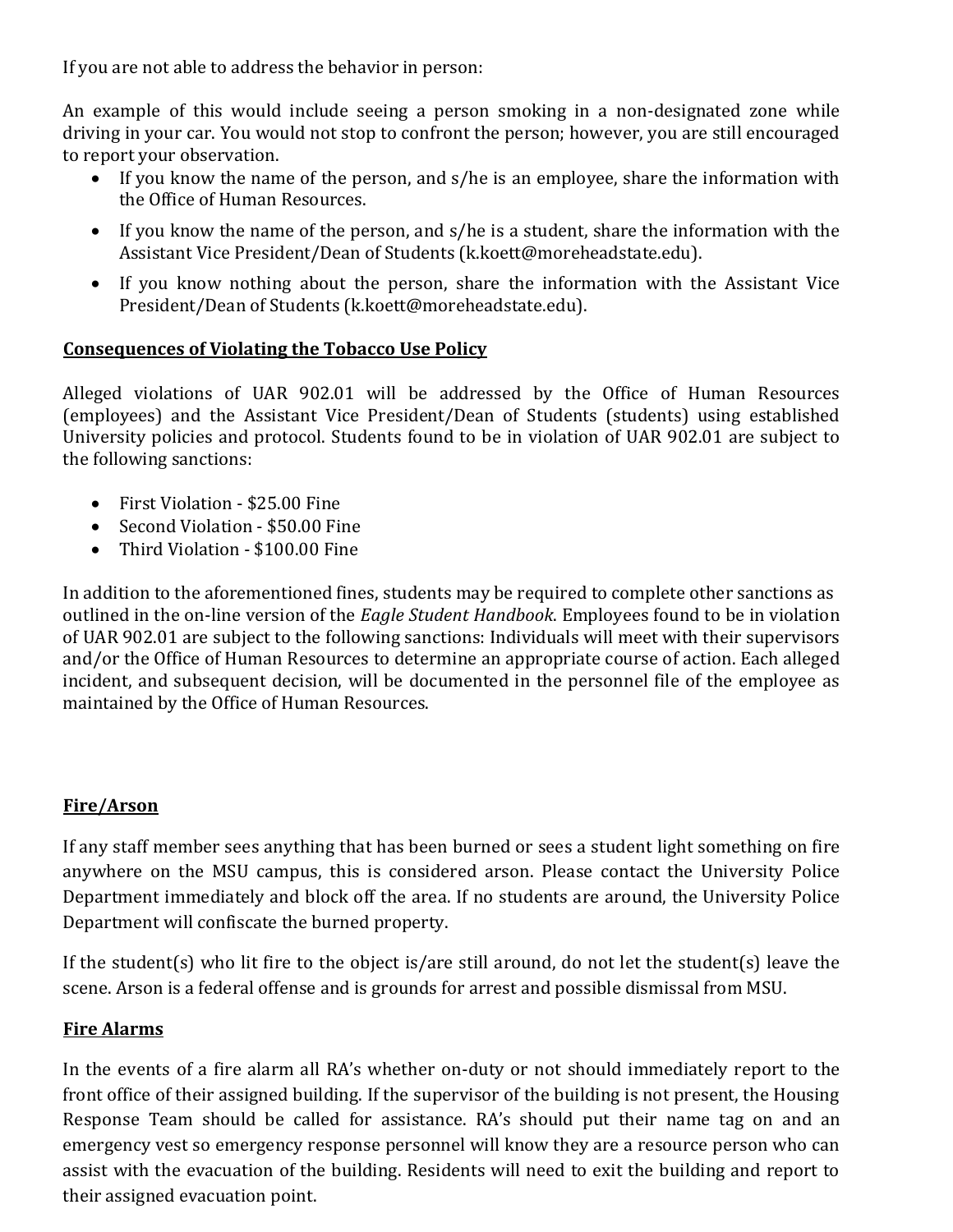The supervisor of the building or the HRT will access the black box that stores the master keys and will issued the keys to staff. Once the fire department has given the ok to the building supervisor, RA's will go to each floor and check rooms in a fast but thorough manner. RA's should do a visual sweep of the room once they have entered and make a note of any policy violations that are seen. The RA should not be opening closets/drawers, etc. If a student is found in a room the RA should document his/her name and send the student to the lobby.

All staff members should lock the resident's room once the room has been checked. Once all rooms have been cleared, the RA should return to the lobby and give the master keys back to the professional housing staff member who is there to assist. At the conclusion on the fire alarm, RA's should remain at the front desk to assist students with any lock outs that may have results from the fire alarm. Lockouts should not be assessed to the student at this time. Evacuation locations; each residence hall has a designated area where residents should report to when there is a fire alarm. Residents of the floor should be informed of the reporting location during the first floor meeting. Do not post the location on your floor or in the building.

| <b>Residence</b><br>Hall | Number of<br><b>Fires</b> | Cause<br>of Fire | Number of<br><b>Deaths</b> | <b>Number</b> of<br><b>Injuries</b> | <b>Property</b><br><b>Damage</b> |
|--------------------------|---------------------------|------------------|----------------------------|-------------------------------------|----------------------------------|
| Alumni Tower             |                           |                  |                            |                                     |                                  |
| <b>Butler Hall</b>       |                           |                  |                            |                                     |                                  |
| <b>Cartmell Hall</b>     | $\ast$                    |                  |                            |                                     |                                  |
| <b>Fields Halls</b>      |                           |                  |                            |                                     |                                  |
| Thompson Hall            |                           |                  |                            |                                     |                                  |
| Cooper Hall              |                           |                  |                            |                                     |                                  |
| East Mignon Hall         |                           |                  |                            |                                     |                                  |
| Mignon Hall              |                           |                  |                            |                                     |                                  |
| West Mignon Hall         |                           |                  |                            |                                     |                                  |
| Nunn Hall                |                           |                  |                            |                                     |                                  |
| Eagle Lake Apts.         |                           |                  |                            |                                     |                                  |
| Mays Hall Apts.          |                           |                  |                            |                                     |                                  |
| Normal Hall Apts.        |                           |                  |                            |                                     |                                  |

#### **Statistics for 2013 Calendar Year**

\* MSUPD Incident# 2013-1305, Kentucky Emergency Management Incident# 2013-2233: Morehead Fire Department responded. \*\*\***NO FLAME, SMOKE ONLY**\*\*\* On Campus Residence Property, Location: Cartmell Hall (Residence Hall), occupied-evacuated, no injuries or deaths and no property damage. \*Smoke from over-cooked microwave popcorn. \*

Although we are only required to report Fire Safety for Residence Halls, for 2013, Morehead State University had a total of 6 actual reported fires that occurred on Non-Residence Hall structures:

- MSUPD Incident# 2013-0050, Kentucky Emergency Management Incident# 2013-0079: Morehead Fire Department responded. Structure Fire on Campus, Location: Downing Hall (office/storage unoccupied), no injuries or deaths. Structure was a complete loss.
- MSUPD Incident# 2013-0164: Morehead Fire Department responded. Vehicle fire on Campus, Location parking lot of Adron Doran University Center (A.D.U.C.), no injuries, deaths or MSU property damage.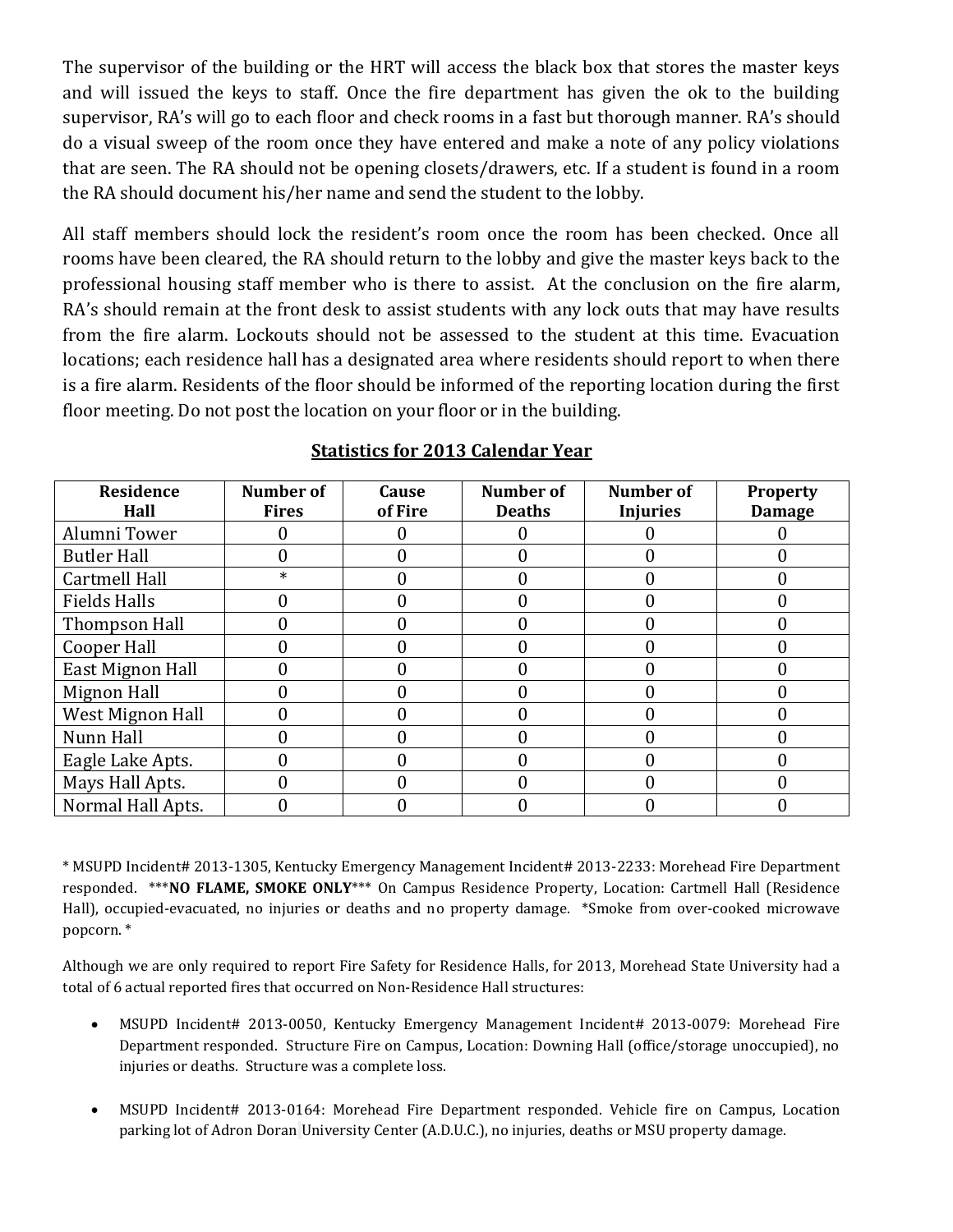- MSUPD Incident# 2013-0490, Kentucky Emergency Management Incident# 2013-0833: Structure Fire on Non-Campus property, Location: MSU Farm (greenhouse/ unoccupied), no injuries or deaths. Structure was a complete loss.
- MSUPD Incident# 2013-0644, Kentucky Emergency Management Incident# 2013-1096: Morehead Fire Department responded. Structure Fire on Campus Property, Location: Ginger Hall (Administrative/Classroom, occupied-evacuated, no injuries or deaths and moderate property damage.
- MSUPD Incident# 2013-0941, Kentucky Emergency Management Incident# 2013-1096: Morehead Fire Department responded. Mulch Fire on Non-Campus property, Location: Center for Health, Education and Research (C.H.E.R.) (landscape mulch), no injuries or deaths.
- MSUPD Incident# 2013-2035: Morehead Fire Department responded. Dryer Fire On Campus property, Location: Jayne Stadium (dryer fire), occupied-evacuated, no injuries or deaths. \*Fire extinguished by athletic staff.

| Residence<br>Hall       | <b>Number of</b><br><b>Fires</b> | Cause<br>of Fire | <b>Number of</b><br><b>Deaths</b> | <b>Number of</b><br><b>Injuries</b> | <b>Property</b><br><b>Damage</b> |
|-------------------------|----------------------------------|------------------|-----------------------------------|-------------------------------------|----------------------------------|
| Alumni Tower            |                                  |                  |                                   |                                     |                                  |
| <b>Butler Hall</b>      |                                  |                  |                                   |                                     |                                  |
| <b>Cartmell Hall</b>    |                                  |                  |                                   |                                     |                                  |
| <b>Fields Halls</b>     |                                  |                  |                                   |                                     |                                  |
| Thompson Hall           |                                  |                  |                                   |                                     |                                  |
| <b>Cooper Hall</b>      |                                  |                  |                                   |                                     |                                  |
| East Mignon Hall        |                                  |                  |                                   |                                     |                                  |
| Mignon Hall             |                                  |                  |                                   |                                     |                                  |
| <b>West Mignon Hall</b> |                                  |                  |                                   |                                     |                                  |
| Nunn Hall               |                                  |                  |                                   |                                     |                                  |
| Eagle Lake Apts.        |                                  |                  |                                   |                                     |                                  |
| Mays Hall Apts.         |                                  |                  | 0                                 |                                     |                                  |
| Normal Hall Apts.       |                                  |                  |                                   |                                     |                                  |

#### **Statistics for 2012 Calendar Year**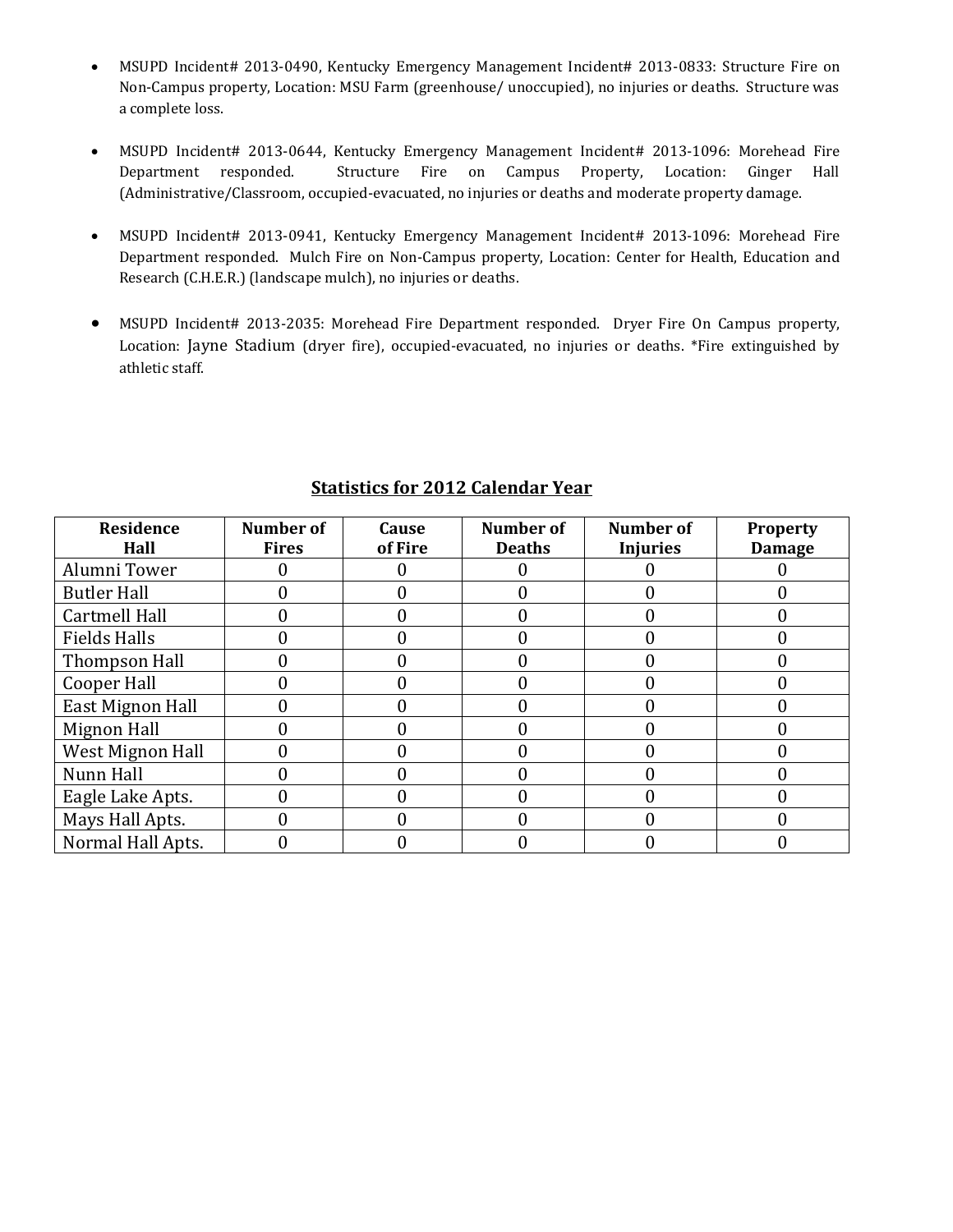#### **Statistics for 2011 Calendar Year**

| Residence<br>Hall       | <b>Number of</b><br><b>Fires</b> | Cause<br>of Fire | Number of<br><b>Deaths</b> | Number of<br><b>Injuries</b> | <b>Property</b><br><b>Damage</b> |
|-------------------------|----------------------------------|------------------|----------------------------|------------------------------|----------------------------------|
| Alumni Tower            |                                  |                  |                            |                              |                                  |
| <b>Butler Hall</b>      |                                  |                  |                            |                              |                                  |
| <b>Cartmell Hall</b>    |                                  |                  |                            |                              |                                  |
| <b>Fields Halls</b>     |                                  |                  |                            |                              |                                  |
| Thompson Hall           |                                  |                  |                            |                              |                                  |
| Cooper Hall             |                                  |                  |                            |                              |                                  |
| East Mignon Hall        |                                  |                  |                            |                              |                                  |
| Mignon Hall             |                                  |                  |                            |                              |                                  |
| <b>West Mignon Hall</b> |                                  |                  |                            |                              |                                  |
| Nunn Hall               |                                  |                  |                            |                              |                                  |
| Eagle Lake Apts.        |                                  |                  |                            |                              |                                  |
| Mays Hall Apts.         |                                  |                  |                            |                              |                                  |
| Normal Hall Apts.       |                                  |                  |                            |                              |                                  |

Although we are only required to report Fire Safety for Residence Halls, for 2011, Morehead State University had a total of 2 actual reported fires:

- Reported trash can fire at Lappin Hall. Morehead Fire Department was contacted and responded to fire. Fire extinguisher was used to put out the fire. No other damage reported.
- Reported trash can fire at Baird Music Hall. Morehead Fire Department was contacted and responded to fire. Fire extinguisher was used to put out the fire. No other damage reported.

# The following definitions are used for reporting crimes:

As per the National Incident-Based Reporting System Edition of the Uniform Crime Reporting Program:

#### **Murder\***

The willful (non-negligent) killing of one human being by another (FBI, 1992, p. 17).

#### **Manslaughter\***

The killing of another person through negligence (FBI, 1992, p. 17).

#### **Reckless Homicide**

Recklessly causing the death of another person.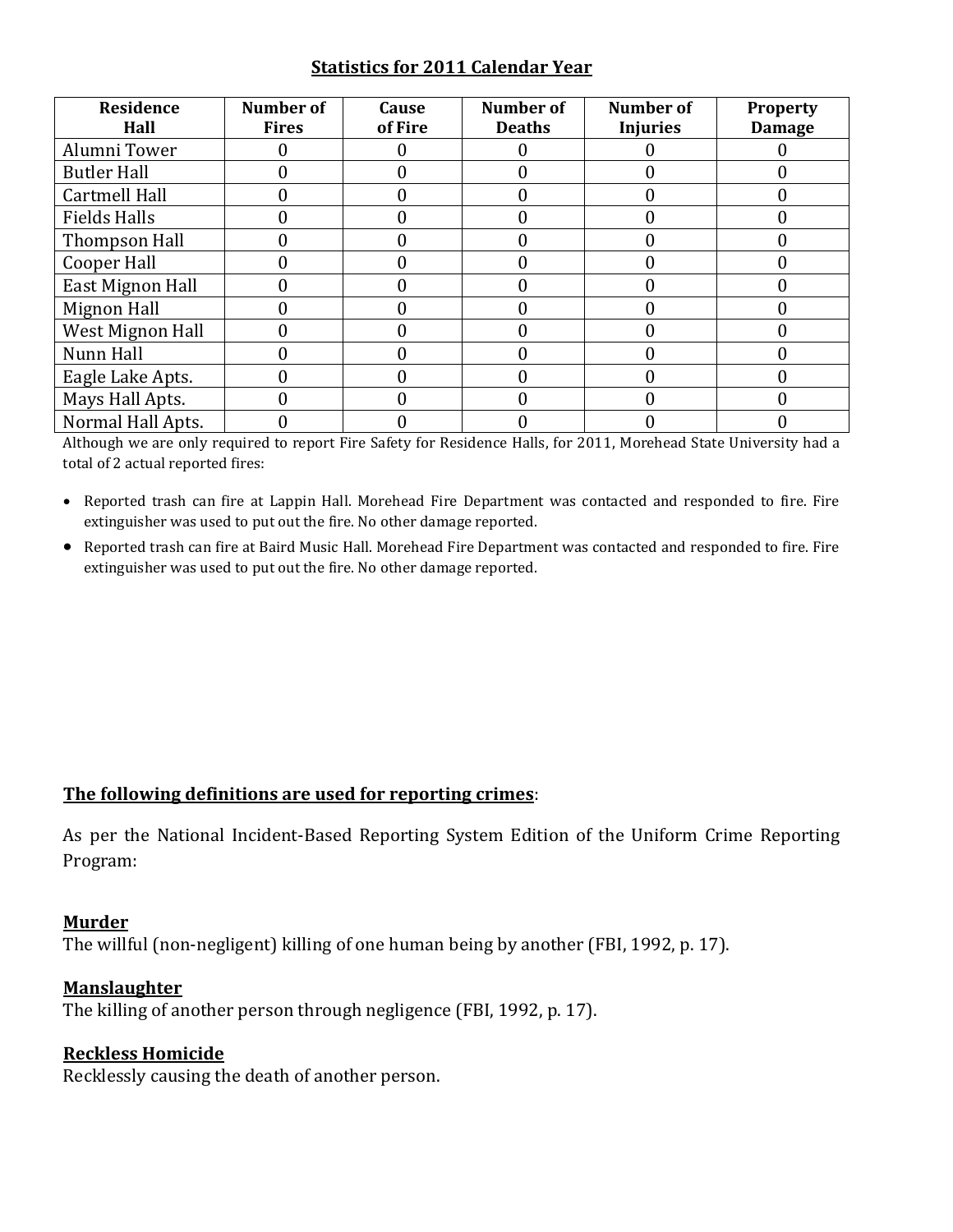# **Assault\***

Aggravated Assault: An unlawful attack by one person upon another wherein the offender uses a weapon or displays it in a threatening manner, or the victim suffers obvious severe or aggravated bodily injury involving apparent broken bones, loss of teeth, possible internal injury, severe laceration, or loss of consciousness.

**Group A Simple Assault:** An unlawful physical attack by one person upon another where neither the offender displays a weapon, nor the victim suffers obvious severe or aggravated bodily injury involving apparent broken bones, loss of teeth, possible internal injury, severe laceration, or loss of consciousness.

# **Menacing\***

**Menacing:** Intentionally placing another person in reasonable apprehension of imminent physical injury.

# **Wanton Endangerment**

**Wanton Endangerment in the first degree:** When under circumstances manifesting extreme indifference to the value of human life, a person wantonly engages in conduct which creates a substantial danger of death or serious physical injury to another person.

**Wanton Endangerment in the second degree:** Wantonly engaging in conduct that creates a substantial danger of physical injury to another person.

# **Terroristic\*Threatening\***

**Group A Intimidation:** To unlawfully place another person in reasonable fear of bodily harm through the use of threatening words and/or other conduct, but without displaying a weapon or subjecting the victim to actual physical attack.

# **Stalking\***

**Stalking in the first degree:** Intentionally stalking another person and making an explicit or implicit threat with the intent to place that person in reasonable fear of sexual contact, serious injury, or death; and a protective order has been issued, or a criminal complaint is currently pending, or the defendant has been convicted of a Class A misdemeanor against the same victim.

**Stalking in the second degree:** Intentionally stalking another person and making an explicit or implicit threat with the intent to place that person in reasonable fear of sexual contact, serious injury, or death.

# **Sex Offenses, Forcible**

**Sex Offense:** Any sexual act directed against another person, forcibly and/or against that person's will; or not forcibly or against the person's will where the victim is incapable of giving consent.

**Group A Forcible Rape:** The carnal knowledge of a person, forcibly and/or against that person's will; or not forcibly or against the person's will where the victim is incapable of giving consent because of his/her temporary or permanent mental or physical incapacity (or because of his/her youth).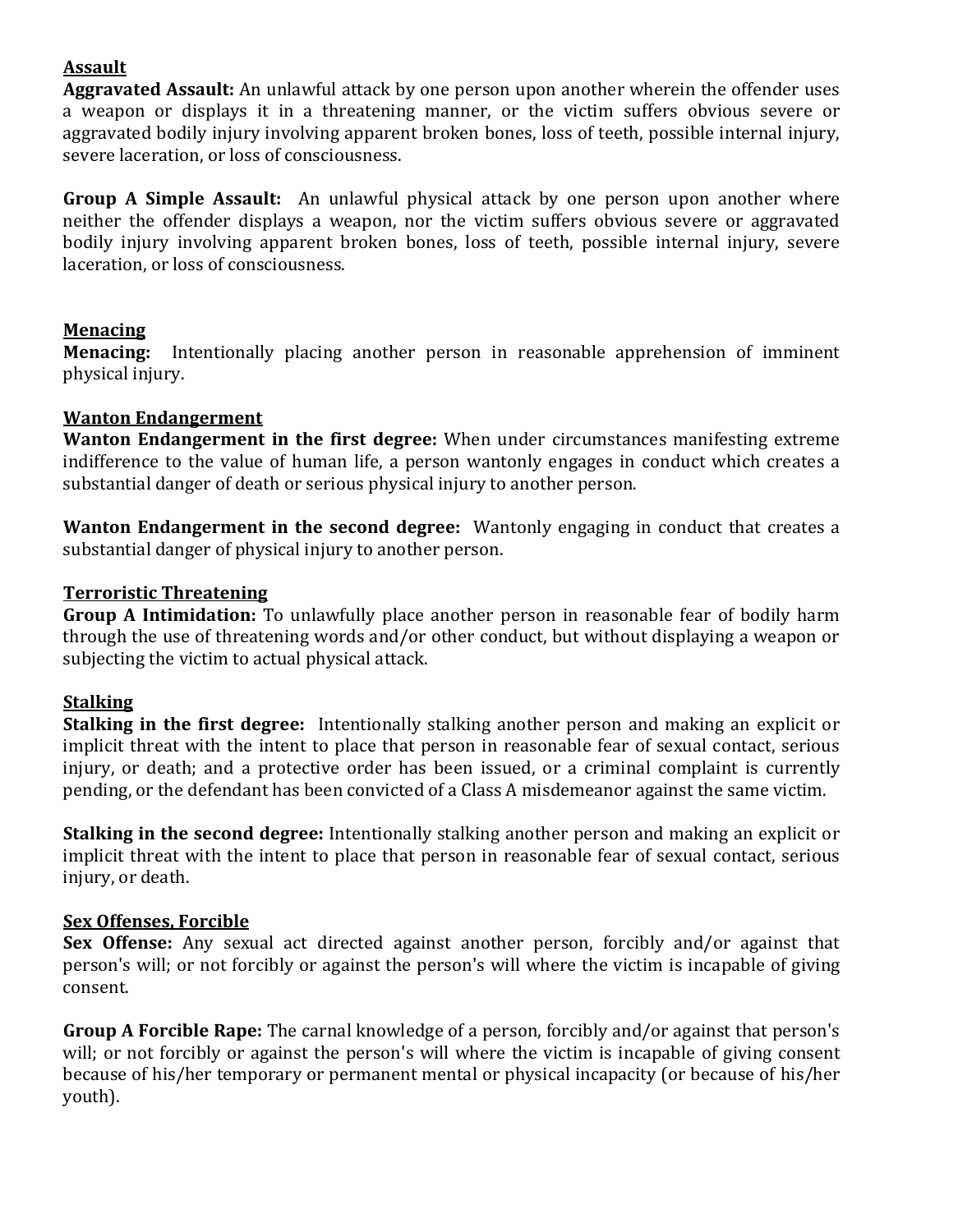**Group A Forcible Sodomy:** Oral or anal sexual intercourse with another person, forcibly and/or against that person's will; or not forcibly or against the person's will where the victim is incapable of giving consent because of his/her youth or because of his/her temporary or incapacity.

**Group A Sexual Assault with an Object:** To use an object or instrument to unlawfully penetrate, however slightly, the genital or anal opening of the body of another person, forcibly and/or against that person's will; or not forcibly or against the person's will where the victim is incapable of giving consent because of his/her vouth or because of his/her temporary or permanent mental or physical incapacity. An "object" or "instrument" is anything used by the offender other than the offender's genitalia.

**Group A Forcible Fondling:** The touching of the private body parts of another person for the purpose of sexual gratification, forcibly and/or against that person's will; or not forcibly or against the person's will where the victim is incapable of giving consent because of this/her youth or because of his/her temporary or permanent mental or physical.

#### **Sex Offenses, Non-Forcible**

Unlawful, non-forcible sexual intercourse.

**Group A Incest:** Non-forcible sexual intercourse between persons who are related to each other within the degrees wherein marriage is prohibited by law.

**Group A Statutory Rape:** Non-forcible sexual intercourse with a person who is under the statutory age of consent. *( If this is non-forcible, then rape, sodomy, and sex abuse that are only statutory are non-forcible.)* 

# **Burglary\***

The unlawful entry into a building or other structure with the intent to commit a felony or a theft.

# **Criminal Damage to Property**

**Part II Vandalism** The willful or malicious destruction, injury, disfigurement, or defacement of any public or private property, real or personal, without consent of the owner or person having custody or control by cutting, tearing, breaking, marking, painting, drawing, covering with filth, or any other such means as may be specified by local law. This offense covers a wide range of malicious behavior directed at property, such as: cutting auto tires, drawing obscene pictures on public restroom walls, smashing windows, destroying school records, tipping over gravestones, defacing library books, etc. Count all arrests for above, including attempts.

# **Arson\***

**Part I Arson:** Any willful or malicious burning or attempt to burn, with or without the intent to defraud, a dwelling house, public building, motor vehicle or aircraft, personal property of another, etc.

# **Theft\***

**Group A Larceny/Theft Offenses:** The unlawful taking, carrying, leading, or riding away of property from the possession, or constructive possession, of another person.

**Group A Pocket-Picking:** The theft of articles from another person's physical possession by stealth where the victim usually does not become immediately aware of the theft.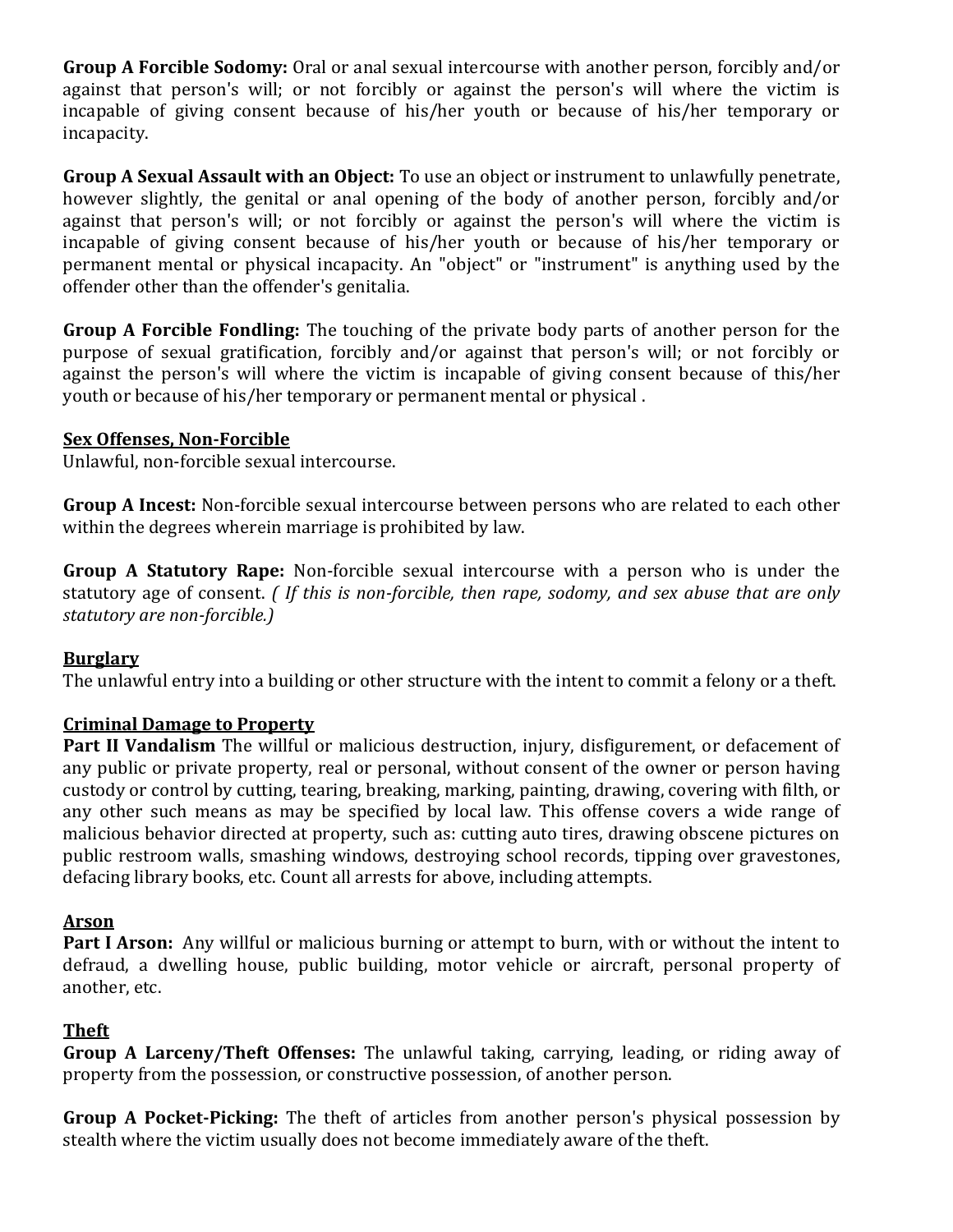**Group A Purse-Snatching:** The grabbing or snatching of a purse, handbag, etc., from the physical possession of another person.

**Group A Shoplifting:** The theft, by someone other than an employee of the victim, of goods or merchandise exposed for sale.

**Group A Theft from Motor Vehicle:** The theft of articles from a motor vehicle, whether locked or unlocked.

**Group A Theft of Motor Vehicle Parts or Accessories:** The theft of any part or accessory affixed to the interior or exterior of a motor vehicle in a manner which would make the item an attachment of the vehicle or necessary for its operation.

**Group A Theft from Building:** A theft from within a building which is either open to the general public or where the offender has legal access.

**Group A Theft from a Coin-Operated Machine or Device:** A theft from a machine or device which is operated or activated by the use of coins.

**Group A All other Larceny:** All thefts which do not fit any of the definitions of the specific subcategories of Larceny/Theft listed above.

#### **Motor Vehicle Theft**

**Group A Motor Vehicle Theft:** The theft of a motor vehicle. A motor vehicle is defined for UCR purposes as a self-propelled vehicle that runs on land surface and not on rails and which fits one of the following property descriptions: automobiles, buses, recreational vehicles, trucks, or other motor vehicles.

#### **Robbery\***

**Group A Robbery:** The taking, or attempting to take, anything of value under confrontational circumstances from the control, custody, or care of another person by force or threat of force or violence and/or by putting the victim in fear of immediate harm.

#### **Weapons Possession**

**Group A Weapon Law Violations:** The violation of laws or ordinances prohibiting the manufacture, sale, purchase, transportation, possession, concealment, or use of firearms, cutting instruments, explosives, incendiary devices, or other deadly weapons. Include violations such as the manufacture, sale, or possession of deadly weapons; carrying deadly weapons, concealed or openly; using, manufacturing, etc. silencers; and furnishing deadly weapons to minors.

# **Drug-related Violations**

**General definition of Drug/Narcotic Violations:** The violation of laws prohibiting the production, distribution, and/or use of certain controlled substances and the equipment or devices utilized in their preparation and/or use.

# **Liquor Law Violations**

**Group B Liquor Law Violations:** The violation of laws or ordinances prohibiting the manufacture, sale, purchase, transportation, possession, or use of alcoholic beverages. Driving under the influence and drunkenness violations are excluded. Included are violations of laws/ordinances prohibiting the maintenance of unlawful drinking places; bootlegging; operating a still; furnishing liquor to a minor; using a vehicle for the illegal transportation of liquor, etc.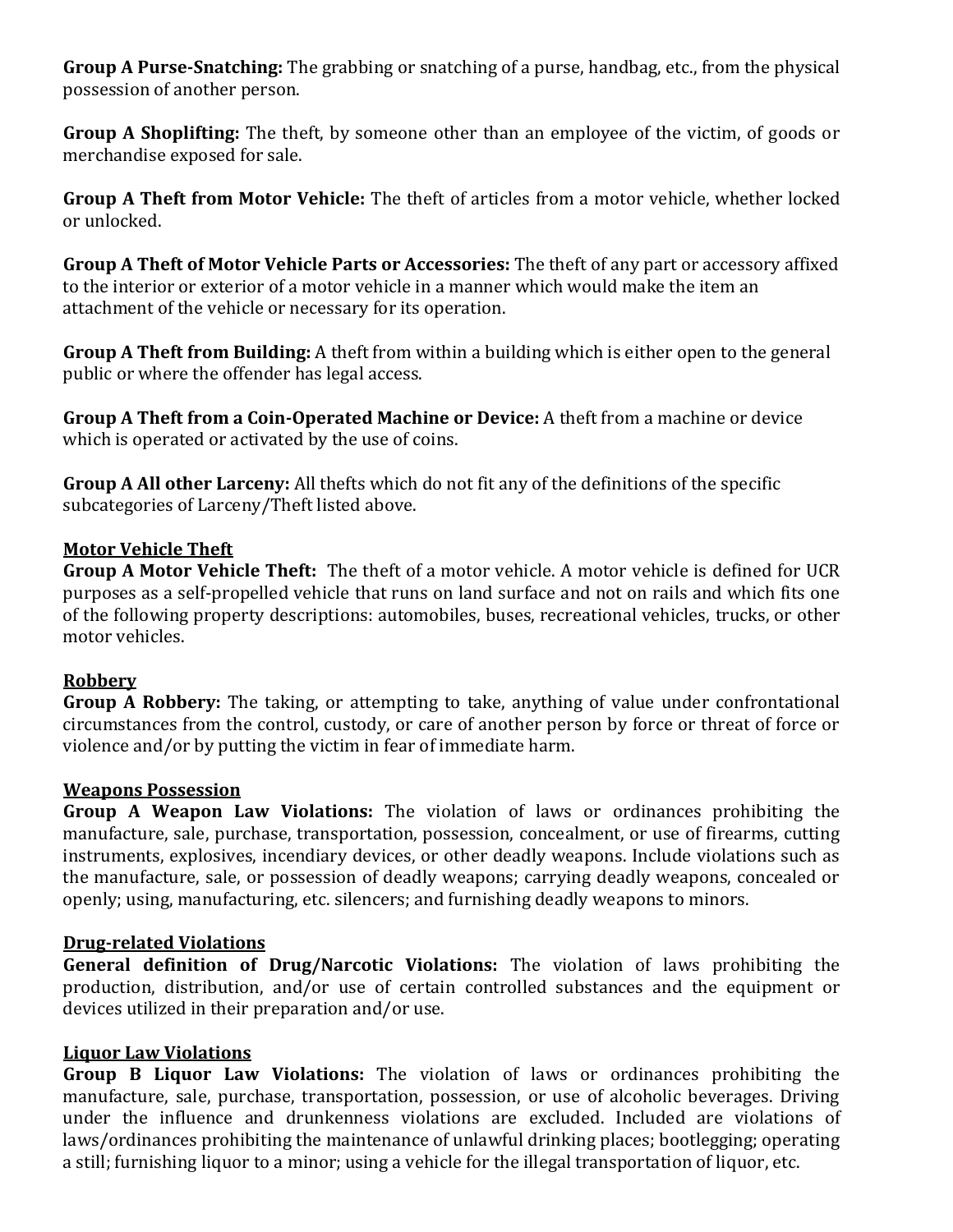#### **Geographical Locations**

*On-Campus* – Defined as (1) any building or property owned or controlled by an institutional within the same reasonably contiguous geographic area and used by the institution in direct support of, or in a manner related to, the institution's educational purposes, including residence halls; and (2) any building or property that is within or reasonably contiguous to the area identified in paragraph (1) of this definition, that is owned by the institution but controlled by another person, is frequently used by students and supports institutional purposes (such as a food or retail vendor). Dormitories or other residential facilities for students on campus is a subset of the on-campus category.

*Non-Campus Building or Property – Defined as (1) any building or property owned or controlled* by a student organization that is officially recognized by the institutional; or (2) any building or property owned or controlled by an institution that is used in direct support of, or in relation to, the institution's educational purposes, is frequently used by students, and is not within the same reasonably co0ntigous geographic area of the institution.

*Public Property –* Defined as all public property, including thoroughfares, streets, sidewalks and parking facilities, that is within the campus or immediately adjacent to and accessible from the campus.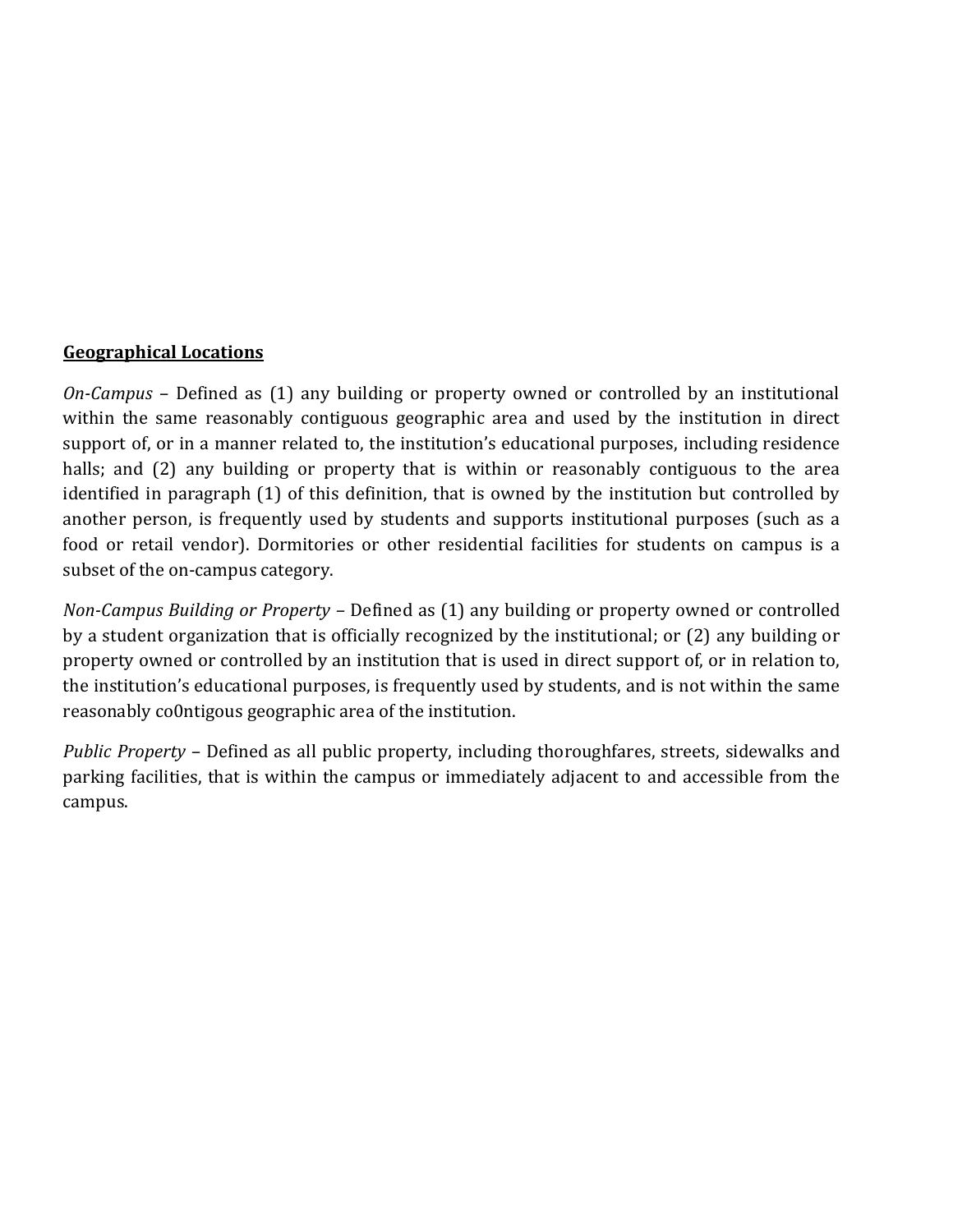# *Morehead-State-University-Ȃ Main-Campus*

# *Annual-Jeanne-Clery-&-Fire-Safety-Report*

| <b>CRIMES</b>                               |           | <b>On-Campus</b><br><b>Property</b> |                |                     | <b>Non-Campus</b><br><b>Property</b> |                     |              | <b>Public Property</b> |              | <b>Residential Property</b><br><i>*This is a subset to</i><br>the<br><b>On-Campus Property</b> |                     |                |  |
|---------------------------------------------|-----------|-------------------------------------|----------------|---------------------|--------------------------------------|---------------------|--------------|------------------------|--------------|------------------------------------------------------------------------------------------------|---------------------|----------------|--|
|                                             | 2013      | 2012                                | 2011           | 2013                | 2012                                 | 2011                | 2013         | 2012                   | 2011         | 2013                                                                                           | 2012                | 2011           |  |
| Murder/Non-Negligent Homicide               | 0         | $\Omega$                            | $\mathbf 0$    | $\mathbf{0}$        | 0                                    | 0                   | $\Omega$     | 0                      | 0            | $\mathbf 0$                                                                                    | 0                   | 0              |  |
| <b>Negligent Homicide</b>                   | 0         | $\mathsf 0$                         | $\mathbf 0$    | $\mathbf{0}$        | $\pmb{0}$                            | $\mathbf 0$         | $\mathbf 0$  | 0                      | $\mathbf 0$  | $\Omega$                                                                                       | $\Omega$            | 0              |  |
| Robbery                                     | 0         | $\mathbf{0}$                        | $\mathbf 0$    | $\mathbf 0$         | $\pmb{0}$                            | $\Omega$            | $\mathbf{1}$ | 1                      | $\Omega$     | $\mathbf 0$                                                                                    | $\mathbf{0}$        | 0              |  |
| <b>Aggravated Assault</b>                   | 0         | $\overline{4}$                      | 3              | $\mathbf{0}$        | $\pmb{0}$                            | $\Omega$            | $\Omega$     | 0                      | $\pmb{0}$    | $\mathbf 0$                                                                                    | $\overline{4}$      | 1              |  |
| <b>Motor Vehicle Theft</b>                  | 0         | $\mathsf 0$                         | $\mathbf 0$    | $\mathsf{O}\xspace$ | $\pmb{0}$                            | $\Omega$            | $\Omega$     | 0                      | 0            | $\mathbf 0$                                                                                    | $\mathbf{0}$        | 0              |  |
| Arson                                       | 1         | $\overline{4}$                      | $\mathbf 0$    | $\mathbf{0}$        | 0                                    | $\Omega$            | $\Omega$     | 0                      | 0            | 1                                                                                              | 3                   | 0              |  |
| <b>BURGLARY CRIMES</b>                      | 2013      | 2012                                | 2011           | 2013                | 2012                                 | 2011                | 2013         | 2012                   | 2011         | 2013                                                                                           | 2012                | 2011           |  |
| Forcible Burglary                           | 10        | 13                                  | 13             | $\mathbf{1}$        | $\pmb{0}$                            | $\Omega$            | $\Omega$     | 0                      | $\mathbf 0$  | 9                                                                                              | 5                   | 5              |  |
| Non-Forcible Burglary                       | 9         | 5                                   | 2              | $\mathbf{1}$        | $\pmb{0}$                            | 0                   |              | 1                      | $\Omega$     | 8                                                                                              | 5                   | $\overline{2}$ |  |
| <b>Attempted Burglary</b>                   | 0         | $\mathsf 0$                         | $\mathbf 0$    | $\mathbf{0}$        | 0                                    | $\Omega$            | $\Omega$     | 0                      | $\Omega$     | $\mathbf 0$                                                                                    | $\Omega$            | $\Omega$       |  |
| <b>SEX-OFFENSES - FORCIBLE</b>              | 2013      | 2012                                | 2011           | 2013                | 2012                                 | 2011                | 2013         | 2012                   | 2011         | 2013                                                                                           | 2012                | 2011           |  |
| Forcible Rape                               | 0         | 5                                   | $\overline{2}$ | 0                   | 0                                    | 0                   | $\Omega$     | 1                      | $\Omega$     | $\mathbf 0$                                                                                    | 4                   | 1              |  |
| Forcible Sodomy                             | 0         | $\mathbf{1}$                        | $\mathbf 0$    | $\Omega$            | 0                                    | 0                   | $\mathbf{0}$ | 0                      | 0            | $\mathbf 0$                                                                                    | 0                   | 0              |  |
| Sexual Assault with an Object               | 0         | $\mathbf{0}$                        | $\mathbf 0$    | 0                   | 0                                    | 0                   | $\Omega$     | 0                      | $\mathbf{0}$ | $\mathbf 0$                                                                                    | 0                   | 0              |  |
| <b>Forcible Fondling</b>                    | 0         | $\mathbf{1}$                        | 1              | 0                   | 0                                    | 0                   | $\mathbf{0}$ | 0                      | 0            | $\mathbf 0$                                                                                    | 1                   | 0              |  |
| <b>SEX OFFENSES - NON</b>                   | 2013      | 2012                                | 2011           | 2013                | 2012                                 | 2011                | 2013         | 2012                   | 2011         | 2013                                                                                           | 2012                | 2011           |  |
| <b>FORCIBLE</b>                             |           |                                     |                |                     |                                      |                     |              |                        |              |                                                                                                |                     |                |  |
| Incest                                      | 0         | $\Omega$                            | $\mathbf 0$    | 0                   | $\mathbf 0$                          | 0                   | $\Omega$     | 0                      | $\Omega$     | $\mathbf 0$                                                                                    | 0                   | 0              |  |
| <b>Statutory Rape</b>                       | 0         | 0                                   | $\pmb{0}$      | $\pmb{0}$           | 0                                    | 0                   | $\pmb{0}$    | 0                      | $\mathbf 0$  | $\pmb{0}$                                                                                      | $\pmb{0}$           | 0              |  |
| <b>LIQUOR LAW VIOLATIONS</b>                | 2013      | 2012                                | 2011           | 2013                | 2012                                 | 2011                | 2013         | 2012                   | 2011         | 2013                                                                                           | 2012                | 2011           |  |
| Arrests                                     | 0         | 27                                  | 34             | $\pmb{0}$           | $\overline{c}$                       | $\mathbf 0$         | $\pmb{0}$    | 8                      | 15           | $\pmb{0}$                                                                                      | $\overline{4}$      | 8              |  |
| <b>Disciplinary Referrals</b>               | 0         | $\mathsf{O}\xspace$                 | $\pmb{0}$      | $\pmb{0}$           | $\pmb{0}$                            | 0                   | $\pmb{0}$    | 0                      | $\pmb{0}$    | $\pmb{0}$                                                                                      | 0                   | 0              |  |
| <b>DRUG VIOLATIONS</b>                      | 2013      | 2012                                | 2011           | 2013                | 2012                                 | 2011                | 2013         | 2012                   | 2011         | 2013                                                                                           | 2012                | 2011           |  |
| Arrests                                     | $\pmb{0}$ | $\boldsymbol{9}$                    | 12             | $\pmb{0}$           | $\pmb{0}$                            | $\mathbf 0$         | $\pmb{0}$    |                        | $\mathbf{1}$ | $\pmb{0}$                                                                                      | $\overline{5}$      | $\overline{7}$ |  |
| <b>Disciplinary Referrals</b>               | $\pmb{0}$ | $\pmb{0}$                           | $\pmb{0}$      | $\pmb{0}$           | $\pmb{0}$                            | $\mathbf 0$         | $\pmb{0}$    | $\mathsf{O}\xspace$    | $\pmb{0}$    | $\pmb{0}$                                                                                      | $\mathsf{O}\xspace$ | $\pmb{0}$      |  |
| <b>ILLEGAL WEAPONS</b><br><b>VIOLATIONS</b> | 2013      | 2012                                | 2011           | 2013                | 2012                                 | 2011                | 2013         | 2012                   | 2011         | 2013                                                                                           | 2012                | 2011           |  |
| Arrests                                     | 0         | $\mathbf 0$                         | $\pmb{0}$      | $\pmb{0}$           | $\pmb{0}$                            | $\pmb{0}$           | $\pmb{0}$    | 0                      | $\pmb{0}$    | $\pmb{0}$                                                                                      | $\mathsf{O}\xspace$ | 0              |  |
| <b>Disciplinary Referrals</b>               | 0         | $\pmb{0}$                           | $\pmb{0}$      | $\pmb{0}$           | $\pmb{0}$                            | $\mathsf{O}\xspace$ | $\pmb{0}$    | $\pmb{0}$              | $\pmb{0}$    | $\pmb{0}$                                                                                      | $\pmb{0}$           | $\pmb{0}$      |  |